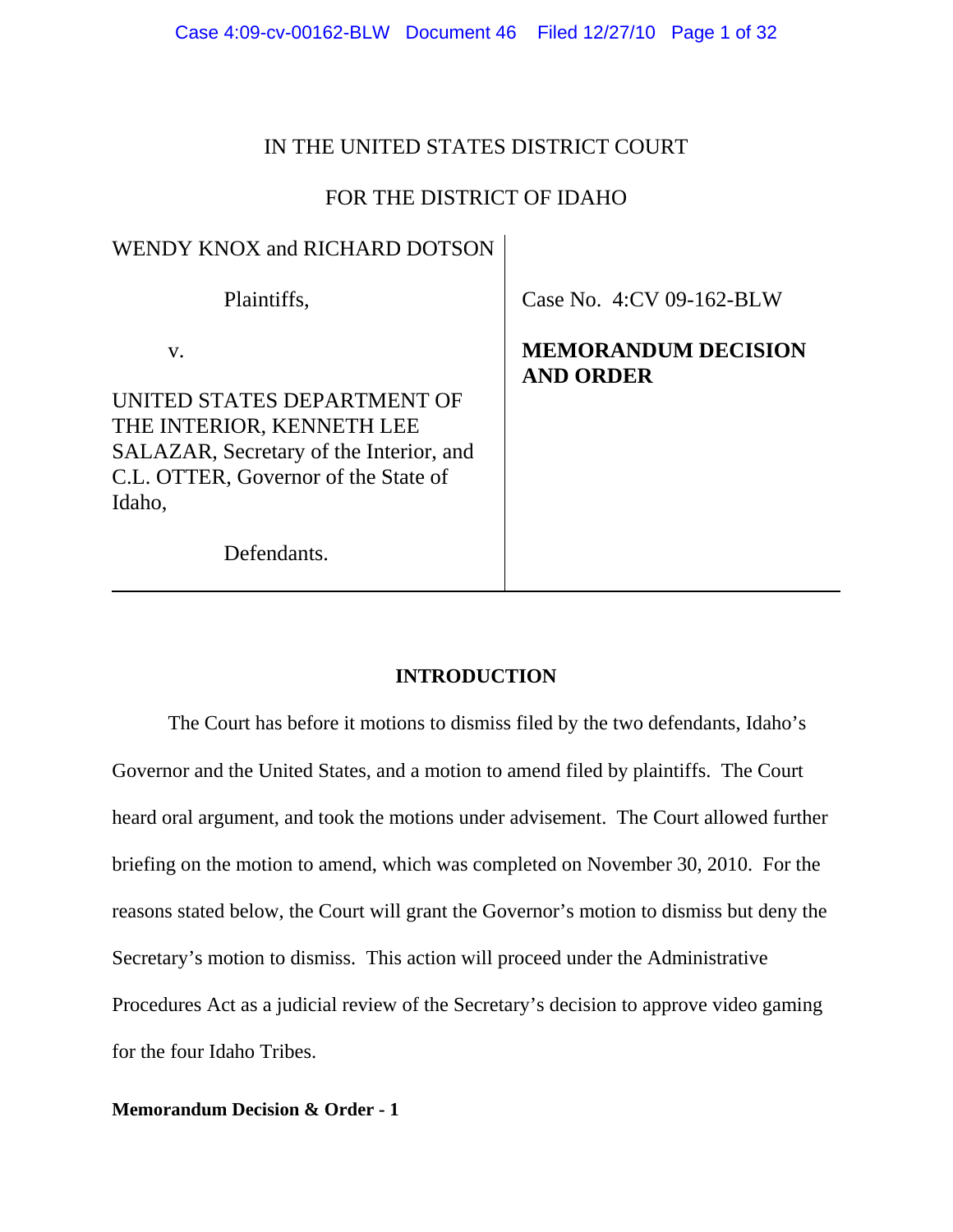### **FACTUAL BACKGROUND**

### **Plaintiffs Knox & Dotson**

Plaintiffs Wendy Knox and Richard Dotson live near the Fort Hall Casino operated by the Shoshone Bannock Tribes on their reservation lands. *See Amended Complaint, Dkt. 4* at  $\P$  28. Knox and Dotson allege that they both became "compulsive gamblers" after the Fort Hall Casino installed slot machines following the enactment of Idaho Code §§ 67-429B and 67-429C by the Idaho legislature. *Id*. Knox and Dotson gamble "almost exclusively" at Fort Hall Casino "because of its close proximity to their respective residences, compared to the next nearest casino gambling establishments located hundreds of miles away." *Id*. Of all the different types of gambling available at the Fort Hall Casino, Knox and Dotson played only the slot machines. *Id.* They allege that "[b]ecause of the slot machines at the Fort Hall Casino, [they] both developed clinical and devastating addictions to gambling at the Fort Hall Casino." *Id.* 

Knox estimates her slot machine losses at Fort Hall Casino at about \$50,000.00, and Dotson estimates his slot machine losses at Fort Hall Casino at about \$30,000.00. *Id.*  They also incurred additional debt they otherwise would not have incurred, "were subjected to intrusive and humiliating collection efforts, stress, anxiety and marital and family strife, and tremendous emotional distress." *Id.* Dotson lost his house and job, and was convicted of the crime of forgery in order to obtain gambling funds. *Id.* Both plaintiffs continue to receive treatment for their destructive gambling addictions through Gambler's Anonymous. *Id.* Dotson has also obtained counseling from a private licensed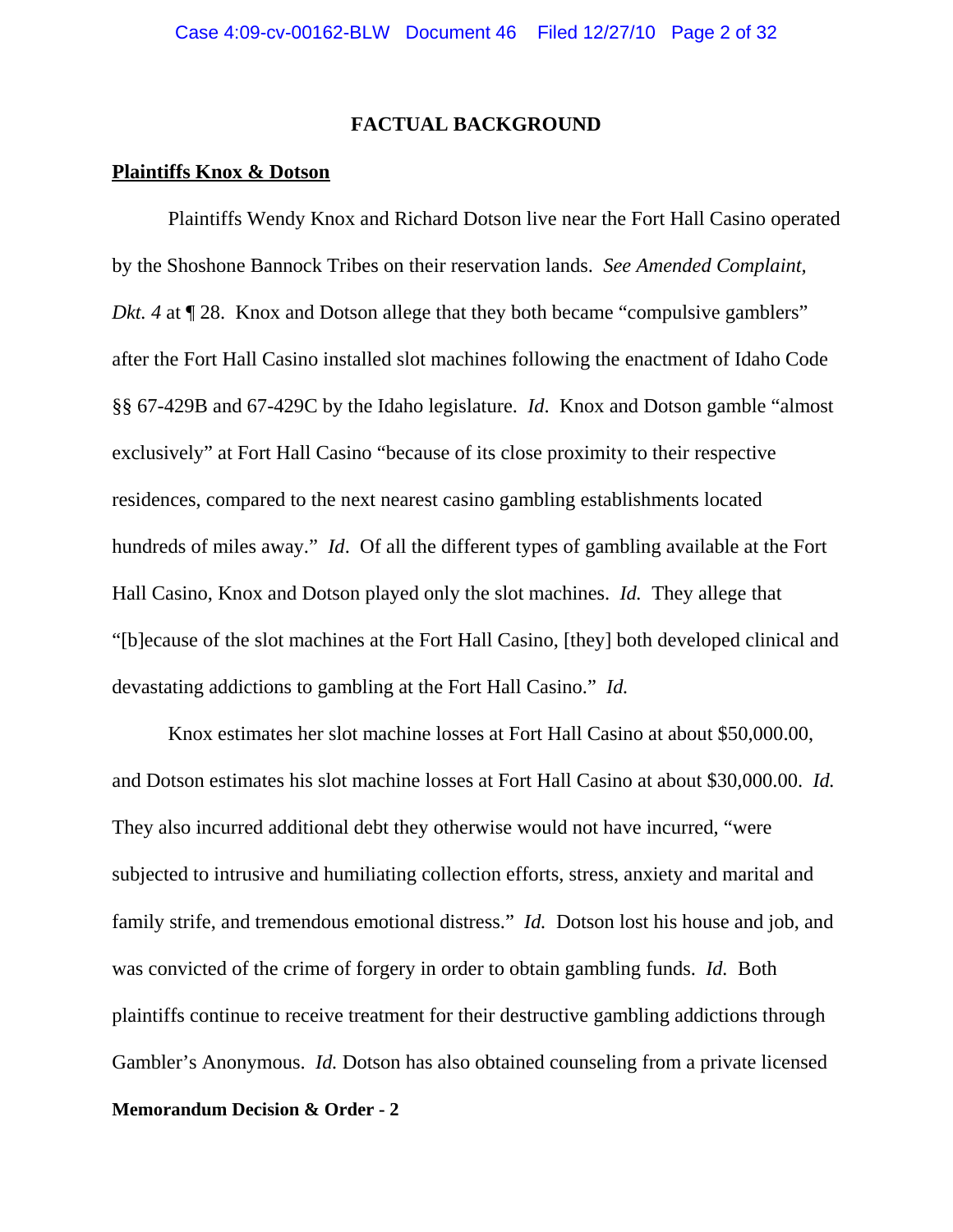counselor for his gambling addiction. *Id.*

The plaintiffs allege that "[i]f the defendants had originally acted in accordance with [Indian Gaming Regulatory Act] and the Johnson Act, the slot machines would not have been installed at Fort Hall Casino, or would have been removed therefrom, and neither Plaintiff would have suffered the harm set forth above." *Id.* They allege that if the Court declares that the slot machines violate the law, "Fort Hall Casino will be forced to remove its slot machines, and such gambling would be much less readily available to Plaintiffs, dramatically speeding and increasing their recovery from gambling addiction and preventing or minimizing further harm to the Plaintiffs of the kind set forth above. *Id.*

# **Indian Gaming Regulatory Act & Johnson Act**

In 1988, Congress passed the Indian Gaming Regulatory Act (IGRA) to create "a statutory basis for the operation of gaming by Indian tribes as a means of promoting tribal economic development, self-sufficiency, and strong tribal governments" and "to shield [tribal gaming] from organized crime and other corrupting influences to ensure that the Indian tribe is the primary beneficiary of the gaming operation." *See* 25 U.S.C. §§ 2702(1), (2). The IGRA was also intended "as a means of granting states some role in the regulation of Indian gaming." *Artichoke Joe's Cal. Grand Casino v. Norton*, 353 F.3d 712, 720 n.11 (9th Cir. 2003).

The IGRA creates three classes of gaming, each of which is subject to a different level of regulation. Class I and II gaming includes social games, bingo, and card games.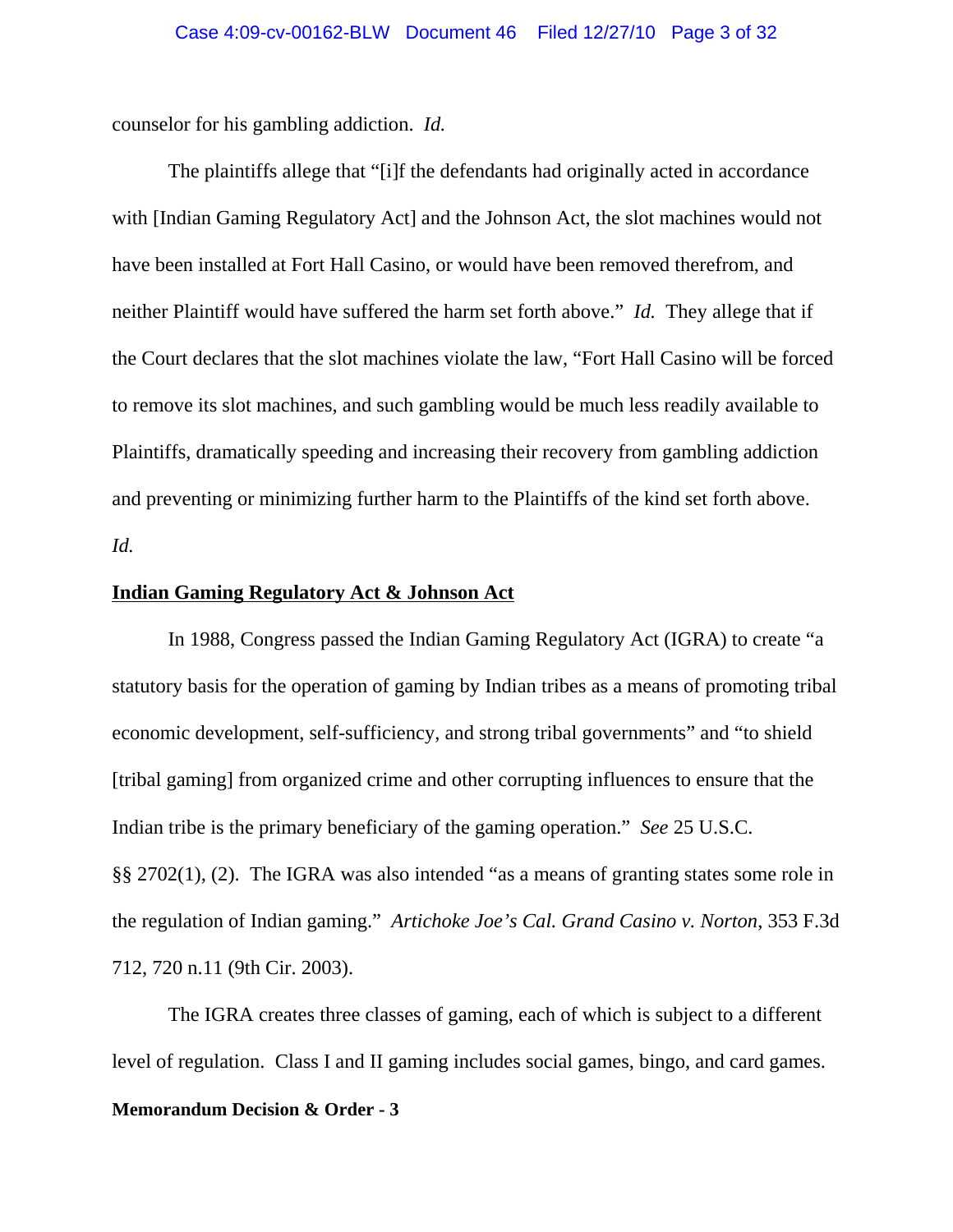*See* 25 U.S.C. §§ 2703(6) & 2703(7)(A)(ii). Class III gaming includes the tribal video gaming machines at issue in this case. *Id.* § 2703(8). Class III gaming may be conducted on Indian lands if it is: (1) authorized by the tribe seeking to conduct the gaming; (2) located in a State that does not bar such gaming; and (3) "conducted in conformance with a Tribal-State compact entered into by the Indian tribe and the State. . . ." *See* 25 U.S.C.  $§$  2710(d)(1).

The IGRA authorizes states to negotiate compacts with tribes that are located within their borders regarding aspects of Class III Indian gaming that might affect legitimate state interests. *See* 25 U.S.C. § 2710(d)(3)(C). This compacting process gives regulatory authority to states, while granting to tribes the ability to offer legal Class III gaming. *Artichoke Joe's*, 353 F.3d at 716.

The Secretary of the Interior must approve the compact, and it does not take effect until notice of that approval has been published by the Secretary in the Federal Register. *See* 25 U.S.C. § 2710(d)(8) & (3)(B). If the Secretary does not approve or disapprove the compact within 45 days after it has been submitted to the Secretary, it is considered approved, but only to the extent it is consistent with IGRA. *See* 25 U.S.C. §  $2710(d)(8)(C)$ .

Under a criminal law in place before the IGRA was enacted – the Johnson Act – slot machines are banned in Indian country. *See* 15 U.S.C. § 1171-78. However, the IGRA waives application of the Johnson Act if the slot-machine gaming is conducted under an effective Tribal-State compact that 'is entered into . . . by a State in which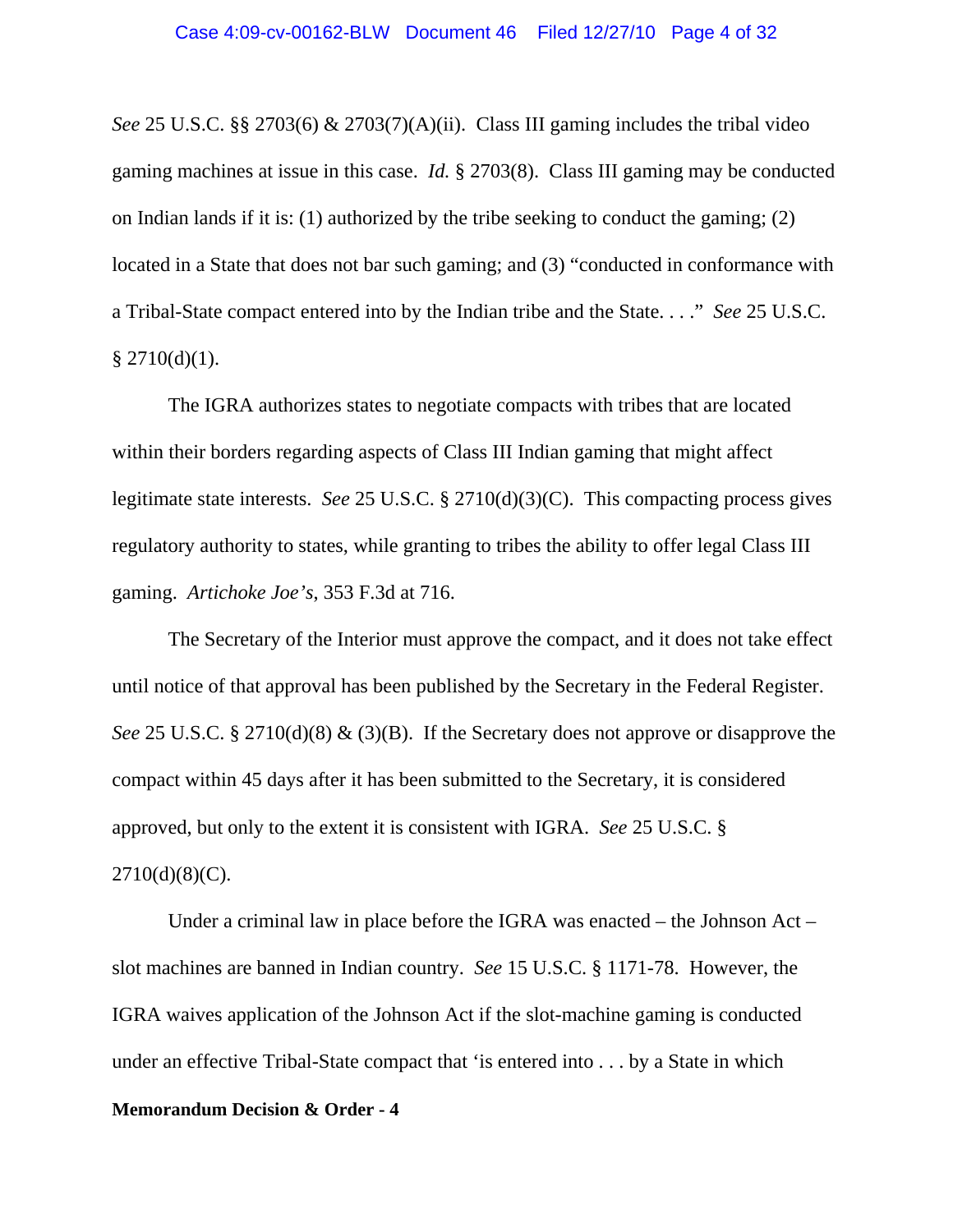gambling devices are legal." *Artichoke Joe's,* 353 F.3d at 720 n.11.

### **State-Tribal Compacts**

Between 1992 and 2000, Idaho Governors entered into Class III gaming Compacts on the State's behalf with four of the five Idaho tribes: The Coeur d'Alene Tribe, the Kootenai Tribe, the Nez Perce Tribe, and, in 2000, the Shoshone Bannock Tribes. *See, e.g., 65 Fed.Reg. 54541-03 (Sept. 8, 2000) (approval of the SBT Compact by the Assistant Secretary of the Interior for Indian Affairs)*. Each Compact was affirmatively approved by the Secretary. *See 58 Fed. Reg. 8478 (Feb. 12, 1993) (Coeur d'Alene Tribe Compact); 58 Fed. Reg. 59,926 (Nov. 10, 1993) (Kootenai Tribe Compact); 60 Fed. Reg. 57,246 (Nov. 14, 1995) (Nez Perce Tribe compact); 65 Fed. Reg. 54,541 (Sept. 8, 2000) (SBT Compact)*.

Focusing on the Compact with the Shoshone Bannock Tribes, it was intended to "govern the licensing, regulation and operation of Class III gaming conducted by the Tribes on Indian Lands located within [Idaho]." *See Compact § 3(k)*. The Compact authorizes the Tribes to conduct any Class III gaming activity "that the State of Idaho 'permits for any purpose by any person, organization, or entity,' as the phrase is interpreted in the [IGRA]." *See Compact § 4(a).* 

When the Compact was negotiated, the Tribes and State could not agree on what types of Class III games Idaho allowed others to conduct. The State's position was that "the electronic gaming currently conducted by the Tribes in Idaho is an imitation of casino games and prohibited under Idaho and federal law." *See Idaho v. Shoshone-*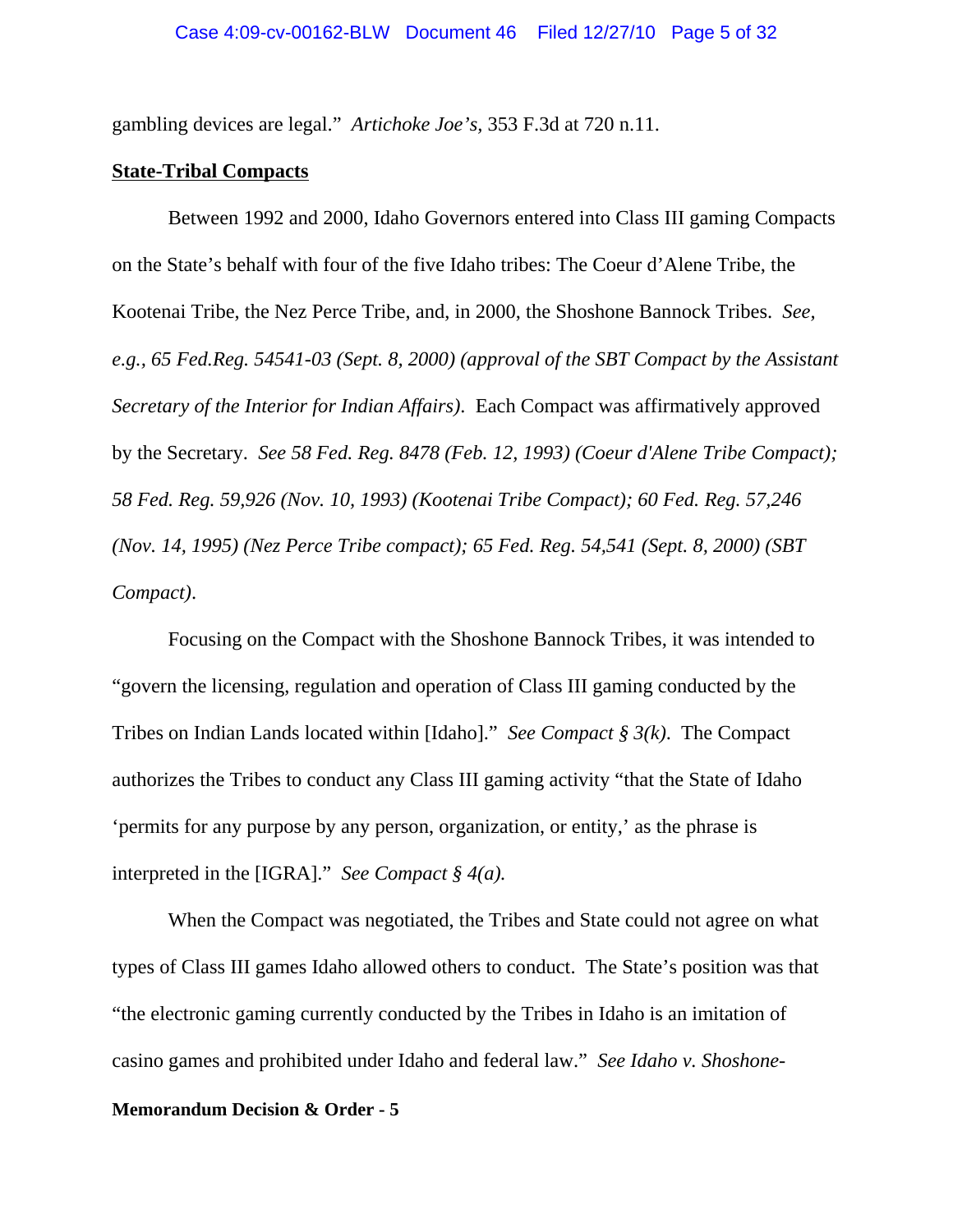*Bannock Tribes*, 465 F.3d 1095, 1097 ( $9<sup>th</sup>$  Cir. 2006). The Tribes' position was that "Idaho allowed all class III gaming except sports betting." *Id.* To settle their differences, the parties agreed to seek a declaratory judgment to determine which class III games the Compact authorized.

In 2001, the Tribes and State each filed suit in this Court seeking declaratory relief. *See Shoshone-Bannock Tribes v. Idaho*, Civil No. 4: Civ-01-52-BLW; *Idaho v. Shoshone-Bannock Tribes*, 4: Civ-01-171-BLW. The Court consolidated the cases into a single case.

### **Proposition One**

About a year later, while the consolidated case was pending, the voters of Idaho adopted a ballot initiative called Proposition One, which purported to authorize Indian tribes to conduct gaming using "tribal video gaming machines." *Shoshone-Bannock Tribes*, 465 F.3d at 1097. Proposition One added two sections to the Idaho Code, 67-429B and 67-429C. Section 429B authorizes "Indian tribes . . . to conduct gaming using tribal video gaming machines pursuant to state-tribal gaming Compact which specifically permit their use." *See I.C. § 67-429B(1)*. Section 429C authorizes tribes to amend their gaming Compact to permit the use of tribal video gaming machines. *See I.C. § 67-429C.* Once a Compact is so amended, the statute requires that the number of gaming machines be limited and that the Tribe contribute 5% of the net gaming income to local educational programs and schools. *See I.C. § 67-429C(1)(c).*

Shortly after Proposition One became law, three of the Idaho tribes – the Coeur **Memorandum Decision & Order - 6**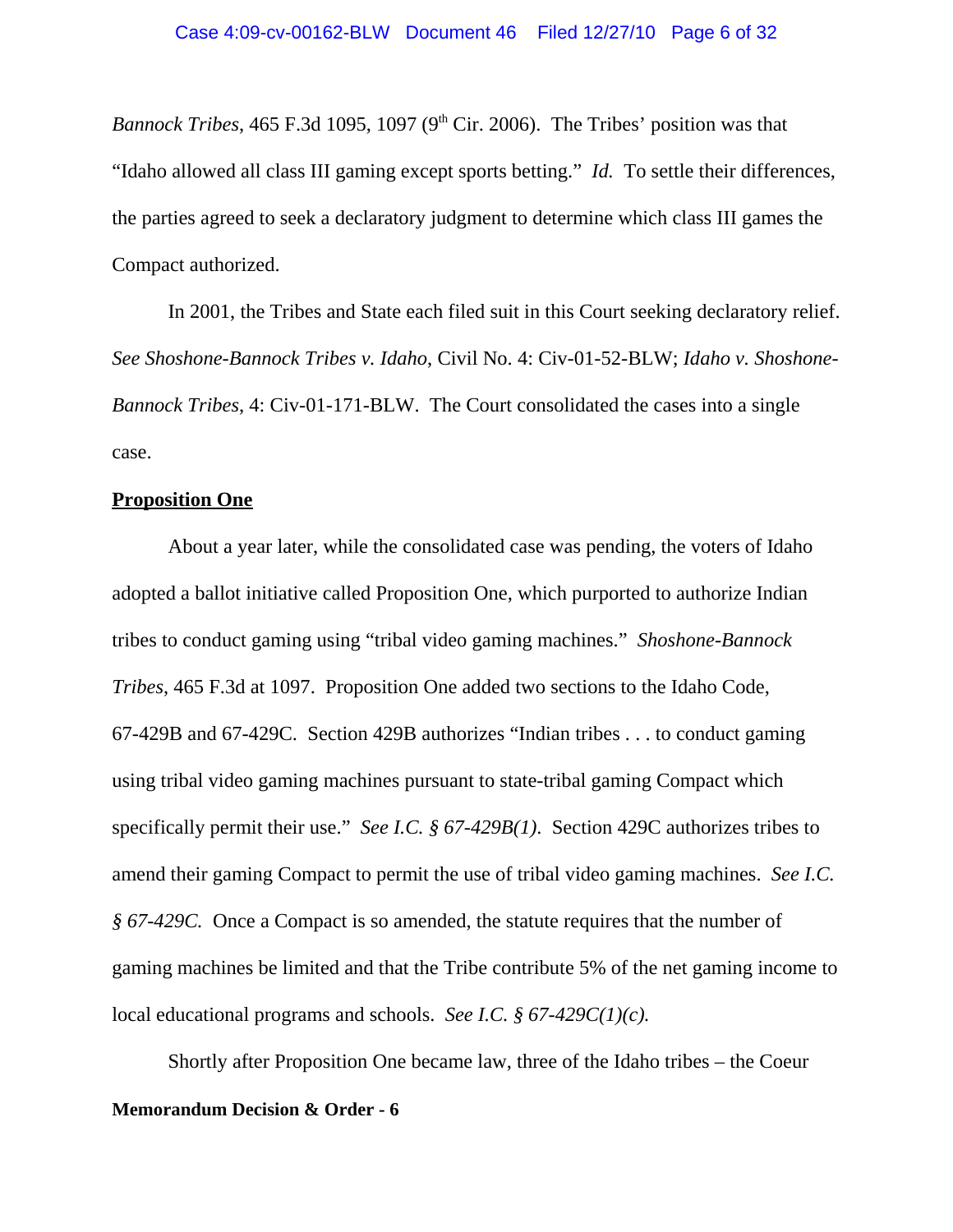#### Case 4:09-cv-00162-BLW Document 46 Filed 12/27/10 Page 7 of 32

d'Alenes, Kootenais, and Nez Perce – used the amendment procedure in § 67-429C to amend their Compacts with Idaho. *Shoshone-Bannock Tribes*, 465 F.3d at 1098. Again, the Secretary affirmatively approved each of the amendments. *See 68 Fed. Reg. 1068 (Jan. 8, 2003) (Coeur d'Alene Tribe Compact addendum); 68 Fed. Reg. 1068 (Jan. 8, 2003) (Kootenai Tribe Compact amendment); 68 Fed. Reg. 1068 (Jan. 8, 2003) (Nez Perce Tribe Compact addendum approval)*. The amendments granted these three Tribes the right to operate tribal video gaming machines, subject to the statute's limitations of numbers and requirements of school payments. *Id.* The Shoshone Bannock Tribes did not follow this course but continued with their litigation in this Court.

#### **Further Litigation In This Court**

In the litigation before this Court, the State had originally taken the position that video gaming machines were banned by the Idaho Constitution. *See Idaho Const. Art. III, § 20(2)*. That constitutional provision prohibits, among other things, "slot machines" and "any electronic or electromechanical imitation or simulation of any form of casino gambling." *Id*. To give effect to this constitutional provision, the Idaho Legislature enacted Idaho Code § 18-3810 to make it a misdemeanor to use or keep a "slot machine." The Idaho Supreme Court has held that the term "slot machine" was sufficiently definite, without further definition, to include video gaming machines. *See MDS Investments , L.L.C. v State*, 65 P.3d 197 (Id.Sup.Ct. 2003).

However, after the passage of Proposition One – and the amendment of the Compacts for the other three tribes to allow video gaming – the State dropped its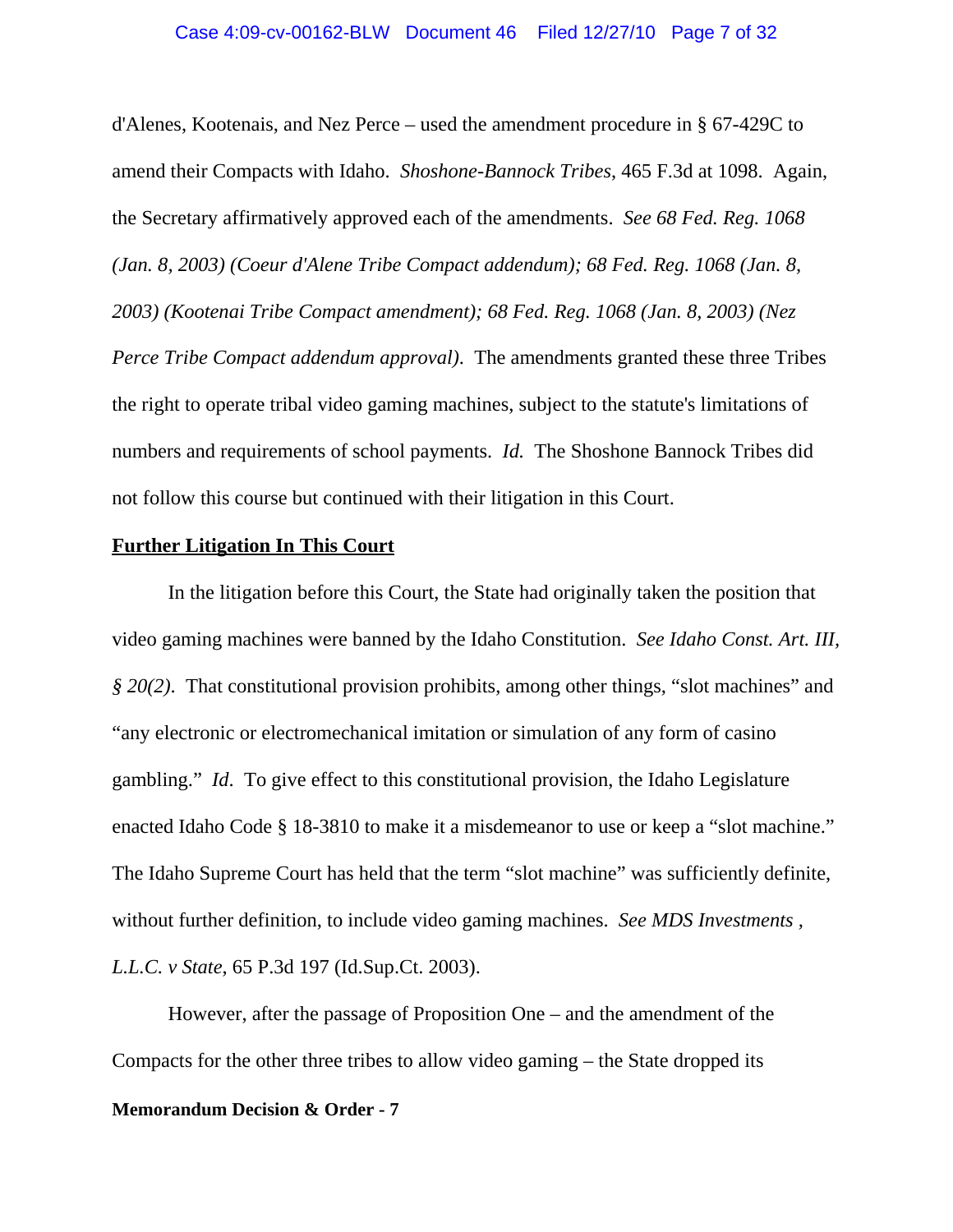# Case 4:09-cv-00162-BLW Document 46 Filed 12/27/10 Page 8 of 32

argument that video gaming violated the Idaho Constitution. In an apparent shift of strategy that sought to regulate rather than ban video gaming, the State now sought to compel the Tribes to renegotiate the Compact. *See Shoshone Bannock Tribes v State of Idaho, Case No. 4:CV-01-52-BLW (Memorandum Decision filed April 12, 2004)* at 8. The Tribes objected, pointing out that the Compact's "most favored nation" provision required that the Compact "shall be amended" whenever any other tribe is permitted to conduct any Class III games in Idaho. *Id*. This provision, the Tribes argued, entitled them to an amendment without renegotiation.

The Court agreed, and held that the "most favored nation" provision entitled the Tribes – without renegotiation – to "a brief written amendment" clarifying that they were authorized to operate "tribal video gaming machines" as that term in defined in Idaho Code § 67-429B. Because the State had dropped its argument that video gaming violated Idaho's constitution, and had agreed that the "most favored nation" provision allowed the Tribes to operate video gaming, the Court did not address the issue whether the video gaming violated Idaho's constitution.

### **Ninth Circuit Appeal**

On appeal, the Ninth Circuit affirmed this Court. *Shoshone-Bannock Tribes*, 465 F.3d at 1095. The Circuit held that "[t]he Tribes are entitled to a mandatory amendment of the Compact stating that they are authorized to conduct tribal video gaming, as the other tribes have been permitted to do." *Id*. at 1102. The Circuit further held that the limitations on numbers of machines and the requirement of educational payments did not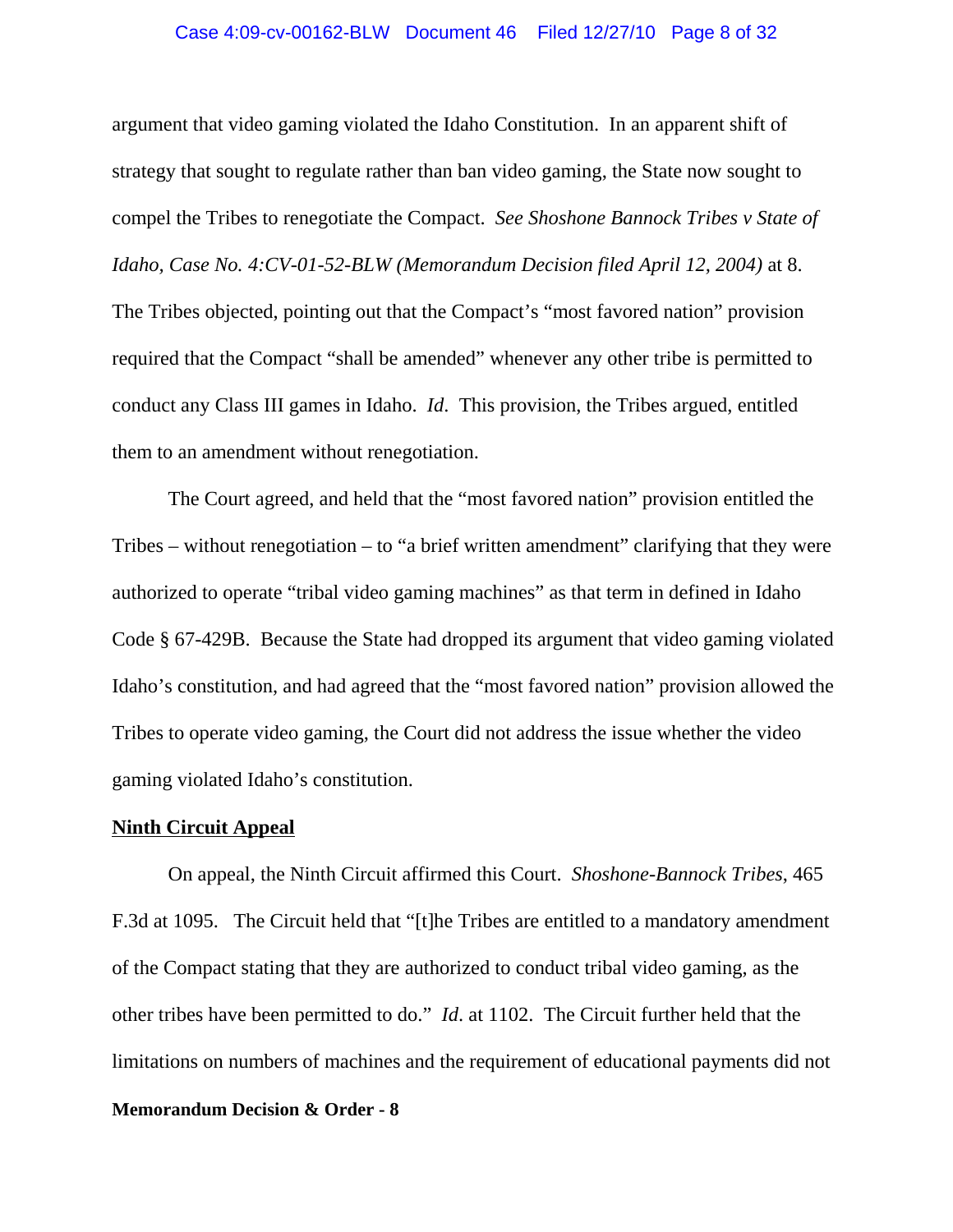apply to the Tribes. *Id*. The Circuit likewise never addressed the issue whether the Tribes' video gaming violated the Idaho constitution.

The Tribes have never submitted a proposed Compact amendment to the Secretary approving video gaming, and no amendment has been issued by the Secretary.

#### **Idaho Litigation**

In 2008, Knox and Dotson sued the State of Idaho and Governor Otter in state district court, alleging that Idaho Code §§ 67-429B and 67-429C violated the Idaho constitution. The district court granted the defendants' motion to dismiss, finding that it was speculative whether the relief requested by plaintiffs (invalidation of the two statutes) would redress their claimed injuries by having the video gaming machines removed from the Fort Hall Casino. The Idaho Supreme Court agreed, finding that the Ninth Circuit decision in *Shoshone-Bannock Tribes*, 465 F.3d at 1095, "would preclude further litigation between the State and the Tribes as to whether tribal video gaming was permissible under the Compact and whether the Compact is valid under IGRA." *See Knox v. State ex.rel. Otter*, 223 P.3d 266, 280 (Id.Sup.Ct. 2009). Furthermore, the court held, "there is not a substantial likelihood that [law enforcement] authorities would disregard the decision of the [Ninth Circuit] and seek to commence criminal prosecutions." *Id*. The court noted that "[n]othing herein should be read as expressing an opinion as to whether Proposition One is unconstitutional. . . ." *Id*. at 280 n. 9.

### **This Case**

Plaintiffs Knox and Dotson have sued the Secretary and Governor Otter seeking **Memorandum Decision & Order - 9**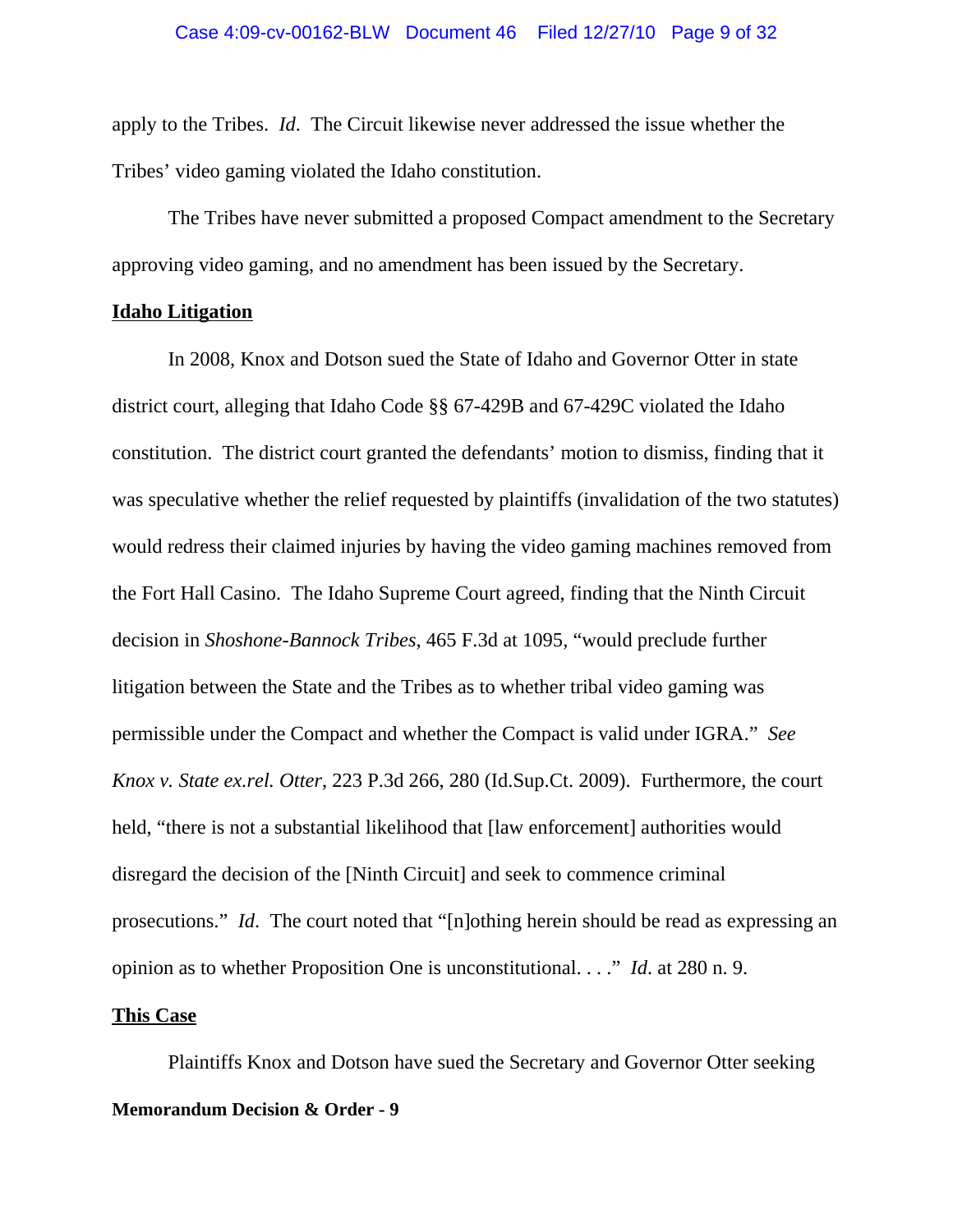declaratory and injunctive relief (1) setting aside the Secretary's approvals of all tribal Compacts in Idaho and declaring them in violation of the IGRA, the Johnson Act, and the APA; (2) rescinding the Compacts; and (3) declaring that all Class III gaming in Idaho is prohibited.

# **Pending Motions**

The Secretary and the Governor have filed motions to dismiss under Rules 12(1), (6), and (7). The plaintiffs have filed a motion to amend their complaint. The Court will address first the standards of review that govern these motions, and then will resolve each motion.

# **STANDARD OF REVIEW**

## **Rule 12(b)(1)**

Under Rule 12(b)(1), a complaint must be dismissed if the Court lacks subject matter jurisdiction to adjudicate the claims. In support of a motion to dismiss under Rule 12(b)(1), the moving party may submit affidavits or any other evidence. *Colwell v. Dept. of Health & Human Services*, 558 F.3d 1112 (9th Cir. 2009). It then becomes necessary for the party opposing the motion to present affidavits or any other evidence necessary to satisfy its burden of establishing that the court, in fact, possesses subject matter jurisdiction. *Id.*

### **Rule 12(b)(6)**

 Federal Rule of Civil Procedure 8(a)(2) requires only "a short and plain statement of the claim showing that the pleader is entitled to relief," in order to "give the defendant **Memorandum Decision & Order - 10**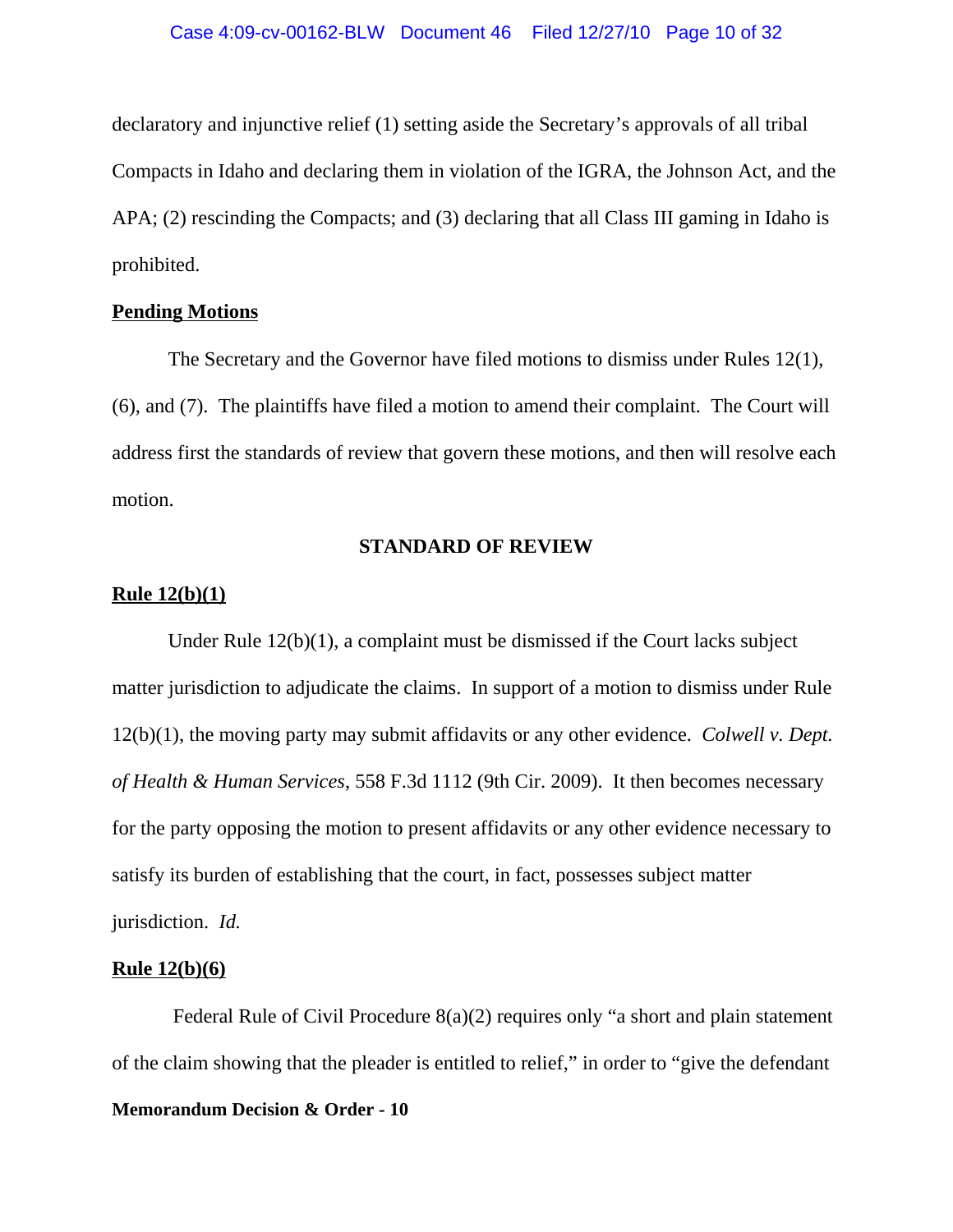fair notice of what the . . . claim is and the grounds upon which it rests." *Bell Atlantic Corp. v. Twombly*, 550 U.S. 544, 555, 127 S.Ct. 1955, 1964 (2007). While a complaint attacked by a Rule 12(b)(6) motion to dismiss "does not need detailed factual allegations," it must set forth "more than labels and conclusions, and a formulaic recitation of the elements of a cause of action will not do." *Id*. at 555. To survive a motion to dismiss, a complaint must contain sufficient factual matter, accepted as true, to "state a claim to relief that is plausible on its face." *Id*. at 570. A claim has facial plausibility when the plaintiff pleads factual content that allows the court to draw the reasonable inference that the defendant is liable for the misconduct alleged. *Id*. at 556. The plausibility standard is not akin to a "probability requirement," but it asks for more than a sheer possibility that a defendant has acted unlawfully. *Id*. Where a complaint pleads facts that are "merely consistent with" a defendant's liability, it "stops short of the line between possibility and plausibility of 'entitlement to relief.' " *Id*. at 557.

In a more recent case, the Supreme Court identified two "working principles" that underlie *Twombly*. *See Ashcroft v. Iqbal*, 129 S.Ct. 1937, 1949 (2009). First, the tenet that a court must accept as true all of the allegations contained in a complaint is inapplicable to legal conclusions. *Id*. "Rule 8 marks a notable and generous departure from the hyper-technical, code-pleading regime of a prior era, but it does not unlock the doors of discovery for a plaintiff armed with nothing more than conclusions." *Id.* at 1950. Second, only a complaint that states a plausible claim for relief survives a motion to dismiss. *Id.* "Determining whether a complaint states a plausible claim for relief will ...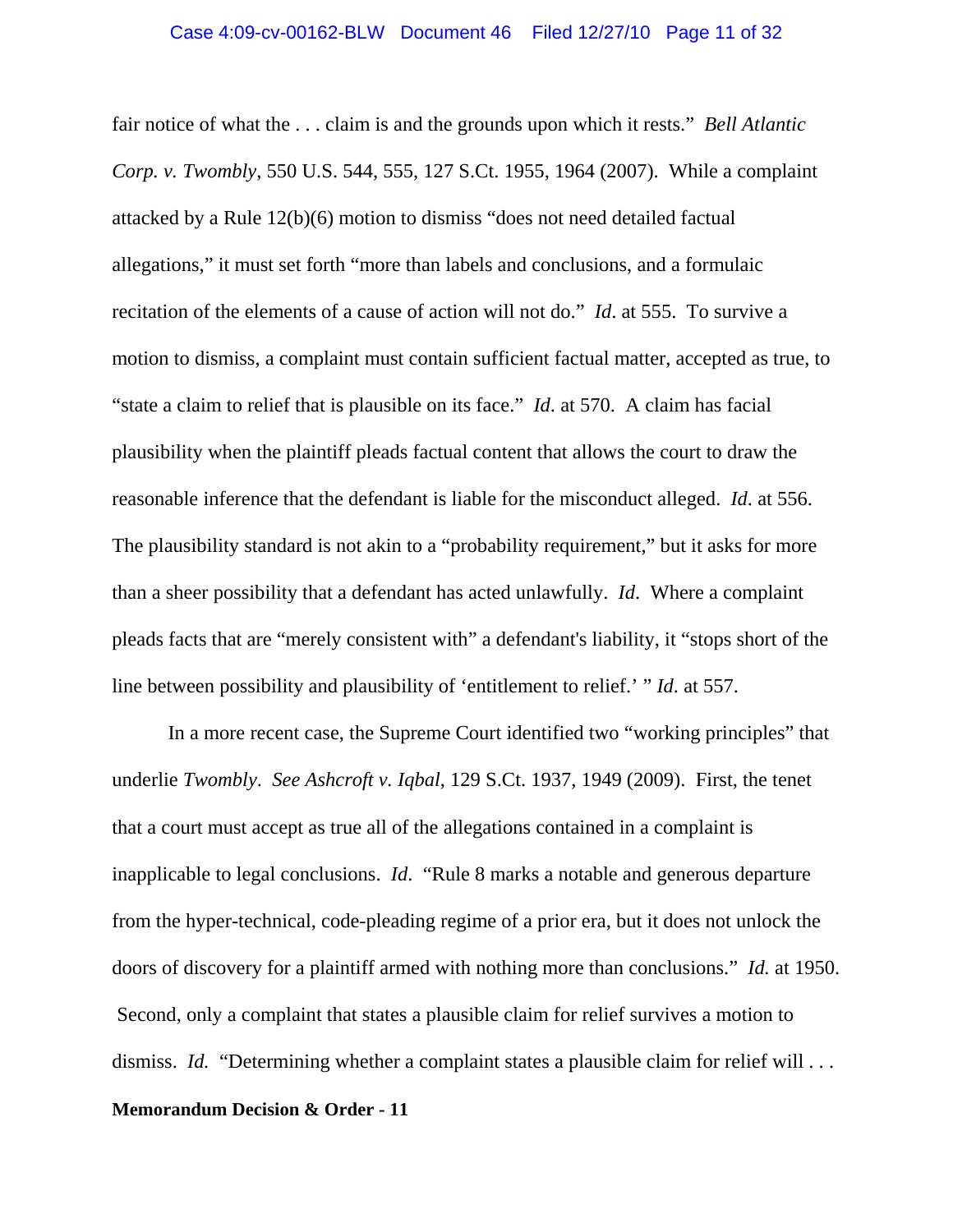### Case 4:09-cv-00162-BLW Document 46 Filed 12/27/10 Page 12 of 32

be a context-specific task that requires the reviewing court to draw on its judicial experience and common sense." *Id.* 

A dismissal without leave to amend is improper unless it is beyond doubt that the complaint "could not be saved by any amendment." *Harris v. Amgen, Inc.*, 573 F.3d 728, 737 (9th Cir. 2009)(issued 2 months after *Iqbal*).1 The Ninth Circuit has held that "in dismissals for failure to state a claim, a district court should grant leave to amend even if no request to amend the pleading was made, unless it determines that the pleading could not possibly be cured by the allegation of other facts." *Cook, Perkiss and Liehe, Inc. v. Northern California Collection Service, Inc.,* 911 F.2d 242, 247 (9th Cir. 1990). The issue is not whether plaintiff will prevail but whether he "is entitled to offer evidence to support the claims." *Diaz v. Int'l Longshore and Warehouse Union, Local 13*, 474 F.3d 1202, 1205 (9th Cir. 2007)(citations omitted).

Under Rule 12(b)(6), the Court may consider matters that are subject to judicial notice. *Mullis v. United States Bank*, 828 F.2d 1385, 1388 (9th Cir. 1987). The Court may take judicial notice "of the records of state agencies and other undisputed matters of public record" without transforming the motions to dismiss into motions for summary

<sup>&</sup>lt;sup>1</sup> The Court has some concern about the continued vitality of the liberal amendment policy adopted in *Harris v. Amgen*, based as it is on language in *Conley v. Gibson*, 355 U.S. 41, 45-46 (1957), suggesting that "a complaint should not be dismissed for failure to state a claim unless it appears beyond doubt that the plaintiff can prove no set of facts in support of his claim. . .." Given *Twombly* and *Iqbal*'s rejection of the liberal pleading standards adopted by *Conley,* a question arises whether the liberal amendment policy of *Harris v Amgen* still exists. Nevertheless, the Circuit has continued to apply the liberal amendment policy even after dismissing claims for violating *Iqbal* and *Twombly*. *See Market Trading, Inc. v. AT&T Mobility, LLC*, 2010 WL 2836092 (9<sup>th</sup> Cir. July 20, 2010) (not for publication). Accordingly, the Court will continue to employ the liberal amendment policy.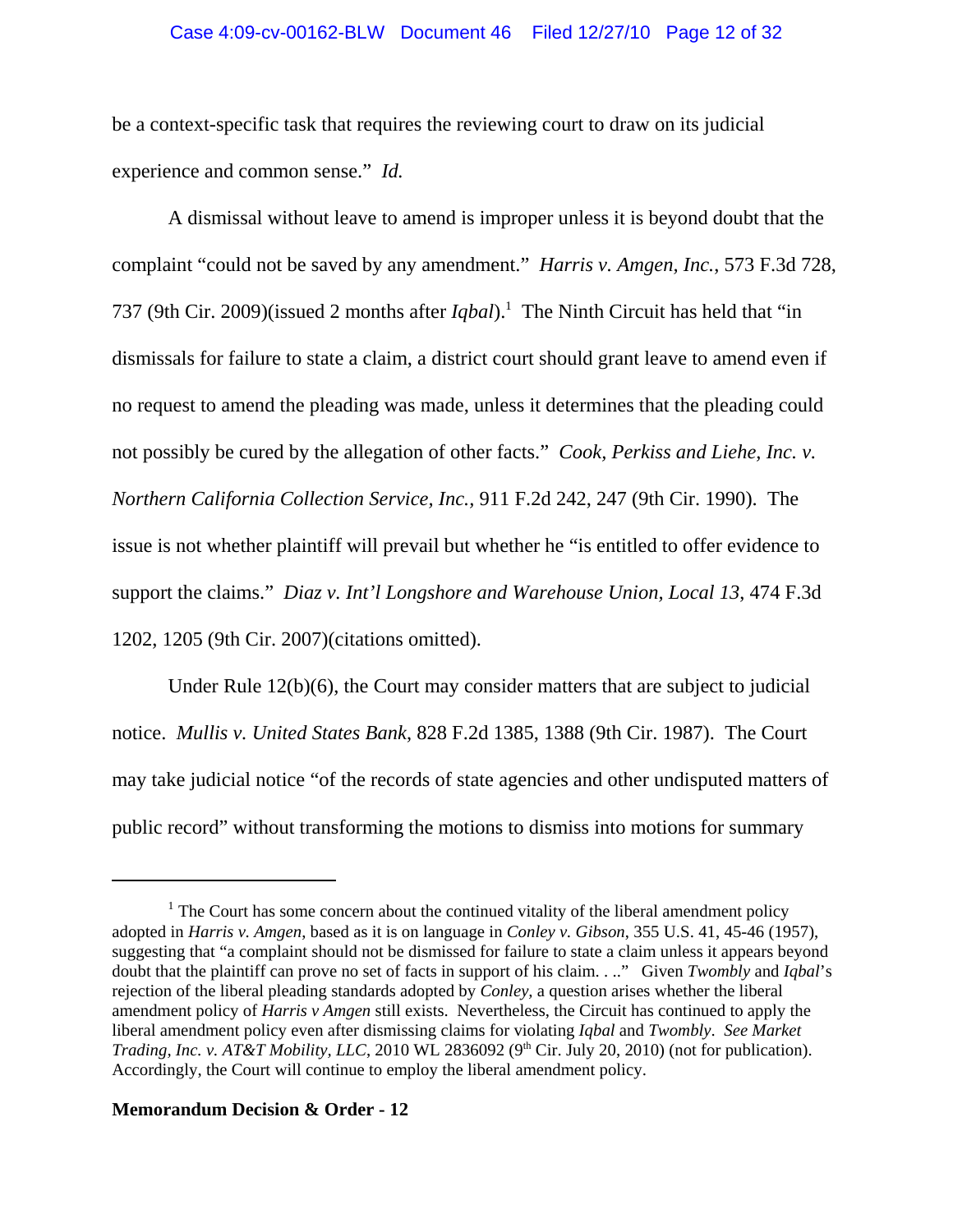judgment. *Disabled Rights Action Comm. v. Las Vegas Events, Inc.,* 375 F.3d 861, 866 (9th Cir. 2004)**.** The Court may also examine documents referred to in the complaint, although not attached thereto, without transforming the motion to dismiss into a motion for summary judgment. *Knievel v. ESPN*, 393 F.3d 1068, 1076 (9th Cir. 2005).

#### **Rule 12(b)(7)**

Rule  $12(b)(7)$  allows for dismissal if an absent party – required to be joined under Rule 19 – cannot be joined.

### **Motion to Amend**

Leave to amend should be granted whenever "justice so requires," Fed.R.Civ.P. 15(a)(2), and requests for leave should be granted with "extreme liberality." *Moss v. U.S. Secret Service*, 572 F.3d 962, 972 (9<sup>th</sup> Cir. 2009). Nevertheless, the Court may deny leave to amend if it would be a mere "exercise in futility." *Leadsinger, Inc. v. BMG Music Pub.*, 512 F.3d 522, 532 (9<sup>th</sup> Cir. 2008).

### **ANALYSIS**

# **Motion To Amend Complaint**

Plaintiffs have filed a motion to amend their complaint to add the Tribes as a defendant and to add an alternative claim for relief that involves ordering the Tribes to amend the Compact as set forth in the Ninth Circuit's decision in *Shoshone-Bannock Tribes*, 465 F.3d at 1095. The defendants respond that the proposed amendment would be futile because the Tribes are entitled to sovereign immunity. *Allen v. Gold Country Casino*, 464 F.3d 1044, 1047 ( $9<sup>th</sup>$  Cir. 2006). The Court agrees. The proposed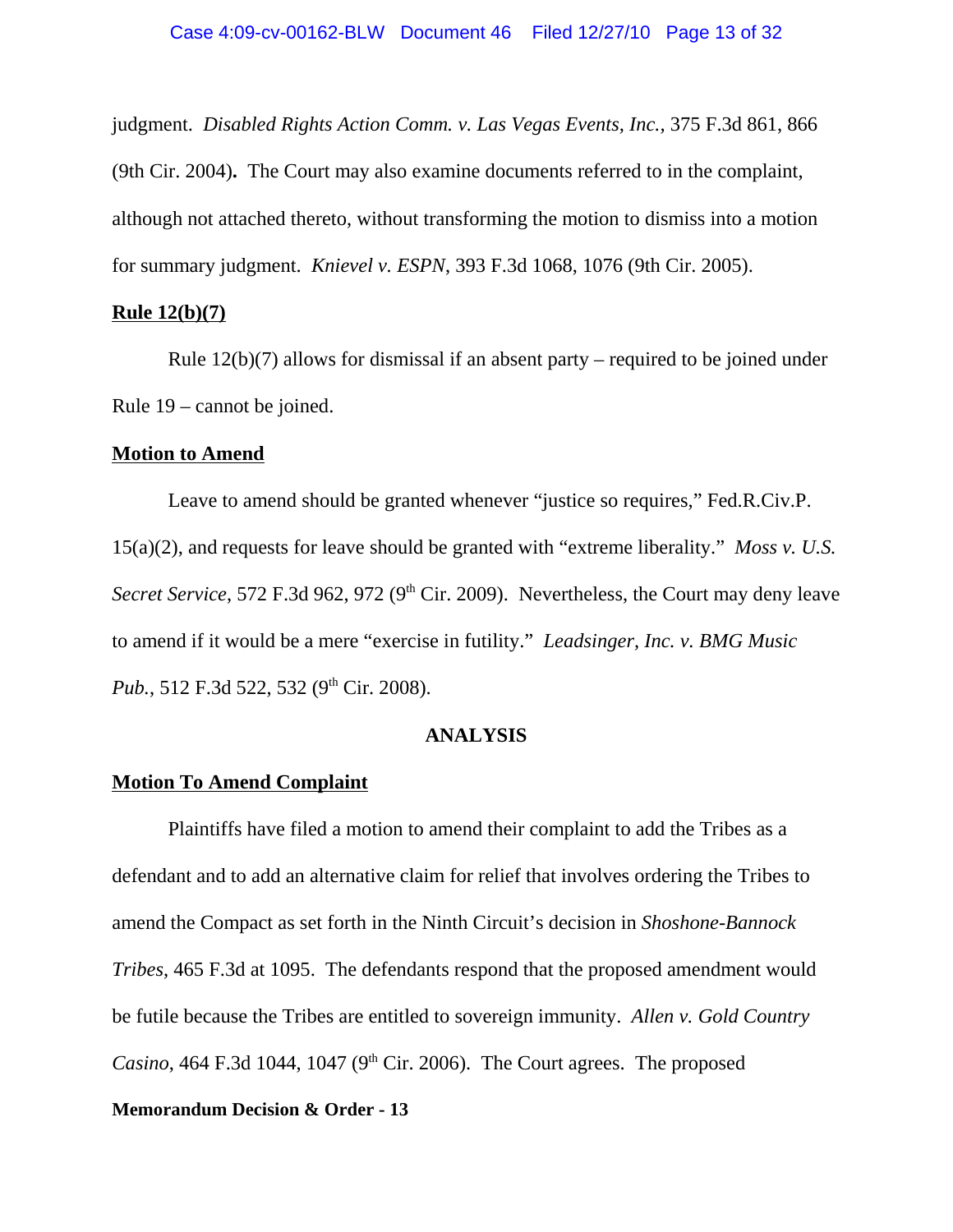#### Case 4:09-cv-00162-BLW Document 46 Filed 12/27/10 Page 14 of 32

amendment contains no claim that the Tribes have waived their immunity or otherwise consented to suit.

The plaintiffs counter that the Court has jurisdiction over the Tribes through the All Writs Act. It states that "all courts established by Act of Congress may issue all writs necessary or appropriate in aid of their respective jurisdictions and agreeable to the usages and principles of law." *See* 28 U.S.C. § 1651(a)*.* 

The Act, however, "is not a grant of plenary power to the federal courts," but instead "is designed to preserve jurisdiction that the court has acquired from some other independent source in law." *Doe v. INS*, 120 F.3d 200, 204-05 (9th Cir.1997). The Act does not constitute a waiver of sovereign immunity. *Stimac v. Haag*, 2010 WL 3835719 (N.D.Cal. September 29, 2010). Hence, the Act cannot be used to waive the Tribes' sovereign immunity, and does not provide an independent source of jurisdiction over the Tribes.

Plaintiffs argue, however, that the Court has the authority under the Act to order the Tribes to take action in another case in which the Tribes are parties: *Shoshone Bannock Tribes v. State of Idaho*, CV-01-52-E-BLW. The plaintiffs argue that the Tribes waived their sovereign immunity by filing suit in that action, *see Reply Brief, Dkt. 45* at p. 4, and that the All Writs Act gives this Court authority to enforce the Ninth Circuit's decision that "an amendment of the Tribes' Compact is *required* for the Tribes to be able to operate their video gaming machines . . . ." *Shoshone-Bannock Tribes*, 465 F.3d at 1099 (emphasis added). Defendants counter that plaintiffs were not parties to that action **Memorandum Decision & Order - 14**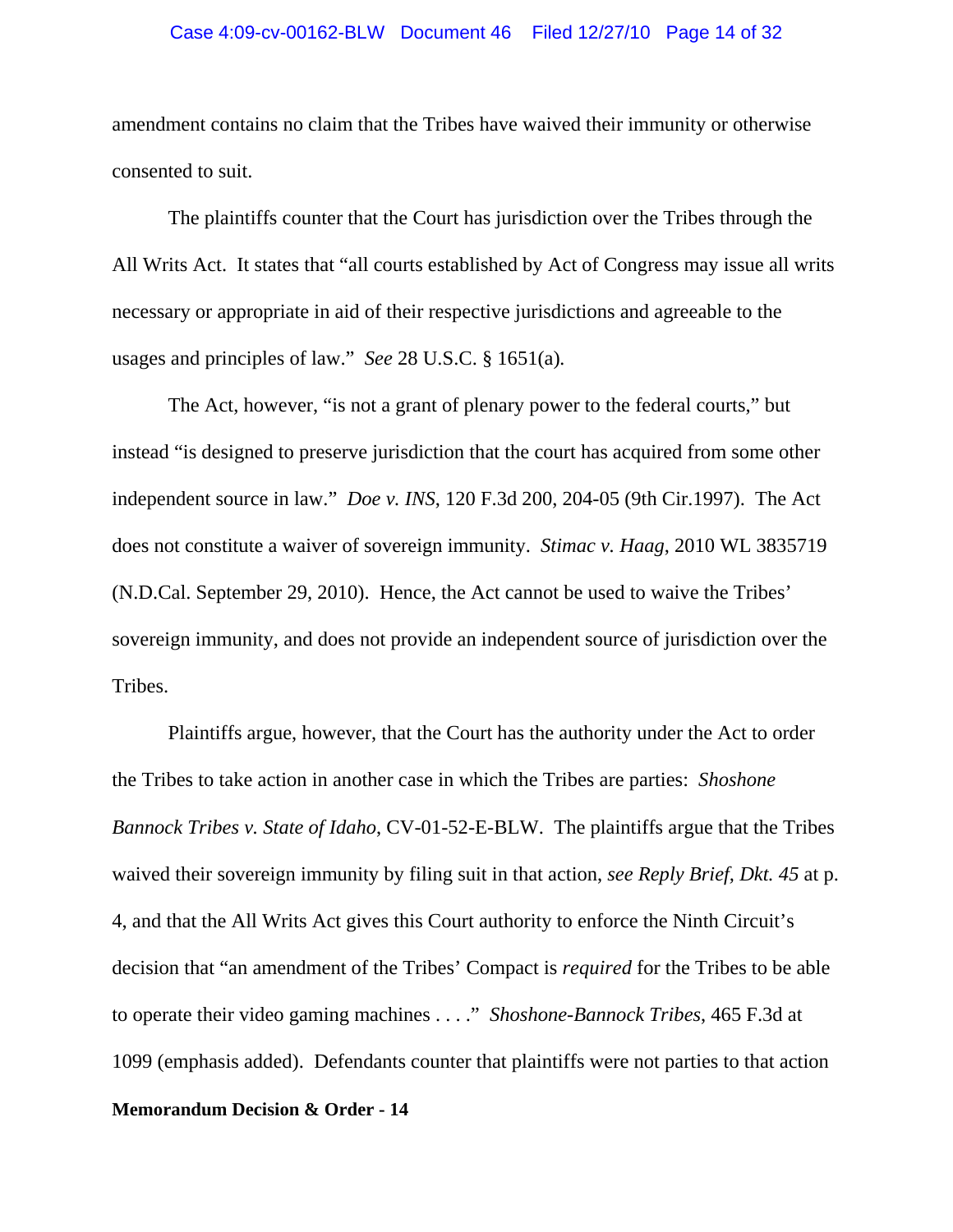and hence cannot use the Act to compel those who were parties to take some action.

The All Writs Act does "convey[] subject matter jurisdiction to protect a prior judgment from threats by parties and nonparties alike." *Sandpiper Village Condominium Ass'n Inc. v. Louisiana-Pacific Corporation*, 428 F.3d 831, 841 n. 14 (9th Cir. 2005). The Act clearly gives the Court authority to issue a writ of mandamus against nonparties who are frustrating a prior judgment of the Court. *Id*.

Plaintiffs are, however, using the Act in a different manner – they seek to compel action in a case to which they were not parties, and which no party has requested. Plaintiffs cite a case where a newspaper used the Act to overturn a court's decision barring reporters from interviewing jurors in a criminal case. *U.S. v. Sherman*, 581 F.2d 1358 (9th Cir. 1978). The newspaper was seeking to compel action in a case to which it was not a party, the same thing plaintiffs are doing here, they argue. But *Sherman* would be truly aligned with this case only if the newspaper in *Sherman* was trying to compel the Government or the criminal defendant to take some action. Plaintiffs cite no case going that far, and yet that is what they seek here. The lack of authority cited by plaintiffs for extending the Act in this manner makes the Court reluctant to take that step.

A cardinal requirement for the issuance of a writ under the Act is that the moving party has no other adequate means to attain relief. *See U.S. v. W.R. Grace*, 504 F.3d 745, 757 (9th Cir. 2007). Moreover, the Act's remedy – a writ of mandamus – is "an extraordinary remedy justified only in exceptional circumstances.*" Gulfstream Aerospace Corp. v. Mayacamas Corp.,* 485 U.S. 271, 289 (1988). Here, as explained more fully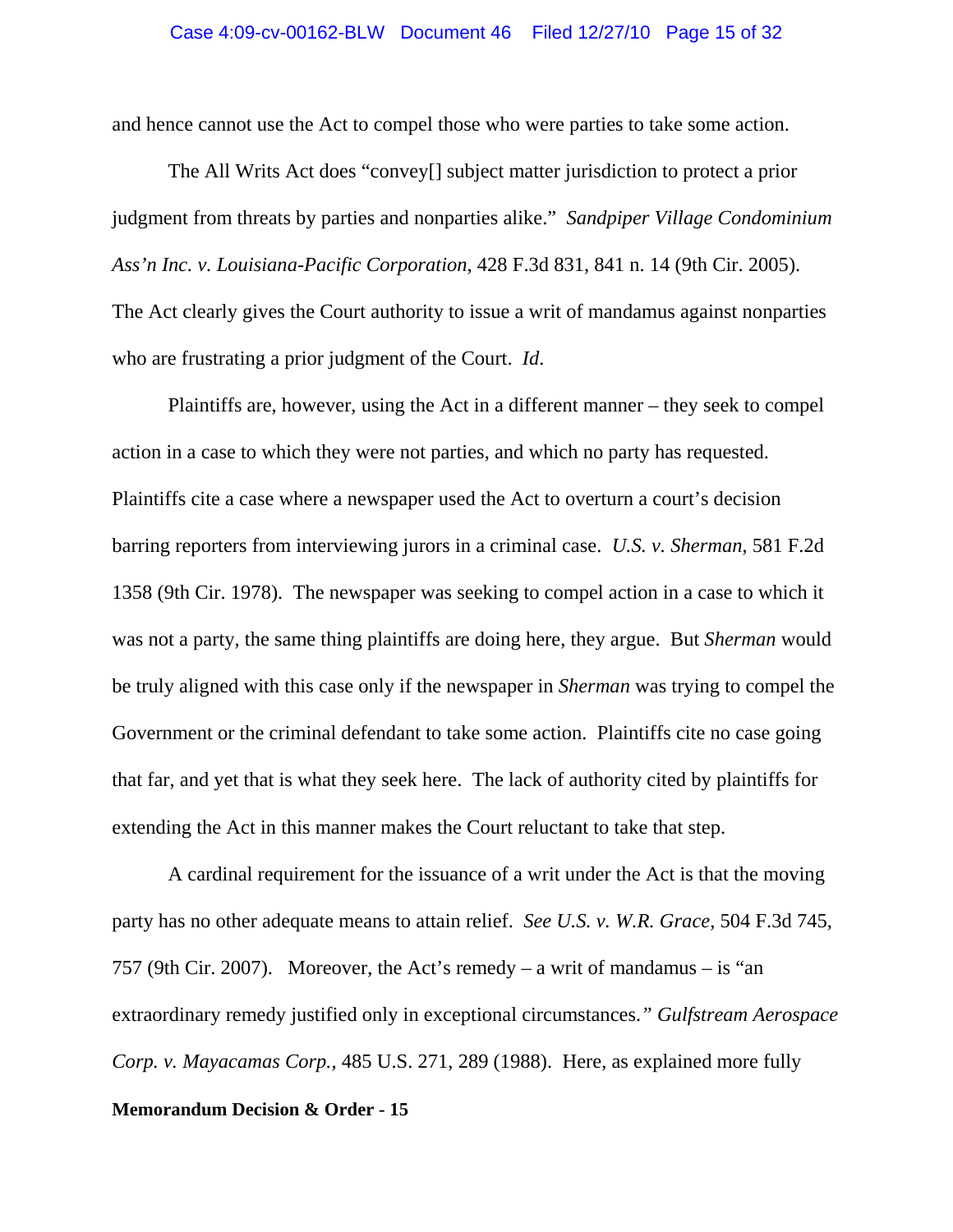#### Case 4:09-cv-00162-BLW Document 46 Filed 12/27/10 Page 16 of 32

below, the Court will allow plaintiffs to pursue a judicial review of the Secretary's decision approving the Compacts. Hence, this case does not present the extraordinary need required to trigger application of the All Writs Act.

For all these reasons, the motion to amend will be denied. The operative complaint for purposes of deciding the pending motions is the First Amended Complaint. *See First Amended Complaint, Dkt 4.*

# **Secretary's Motion to Dismiss – Standing**

The Secretary argues that plaintiffs Knox and Dotson lack standing. The requirements for demonstrating standing are well-established. As an "irreducible minimum," *Valley Forge Christian College v. Americans United for Separation of Church and State, Inc*., 454 U.S. 464, 472 (1982), plaintiffs must show (1) a concrete and imminent "injury in fact", (2) a causal connection between the defendants and the alleged injury, and (3) a likelihood that the injury will be redressed by a favorable decision. *Lujan v. Defenders of Wildlife*, 504 U.S. 555, 560-61 (1992).

Knox and Dotson satisfy the first requirement. Their "injury in fact" consists of the tens of thousands of dollars they lost as a result of their addiction to video gaming that was available through the allegedly improper actions, or inactions, of the Secretary. *See Clinton v. City of New York*, 524 U.S. 417, 432-33 (1998) ("[t]he Court routinely recognizes . . . economic injury resulting from governmental actions . . . as sufficient to satisfy the Article III 'injury in fact' requirement").

The Secretary argues, however, that plaintiffs cannot establish causation because **Memorandum Decision & Order - 16**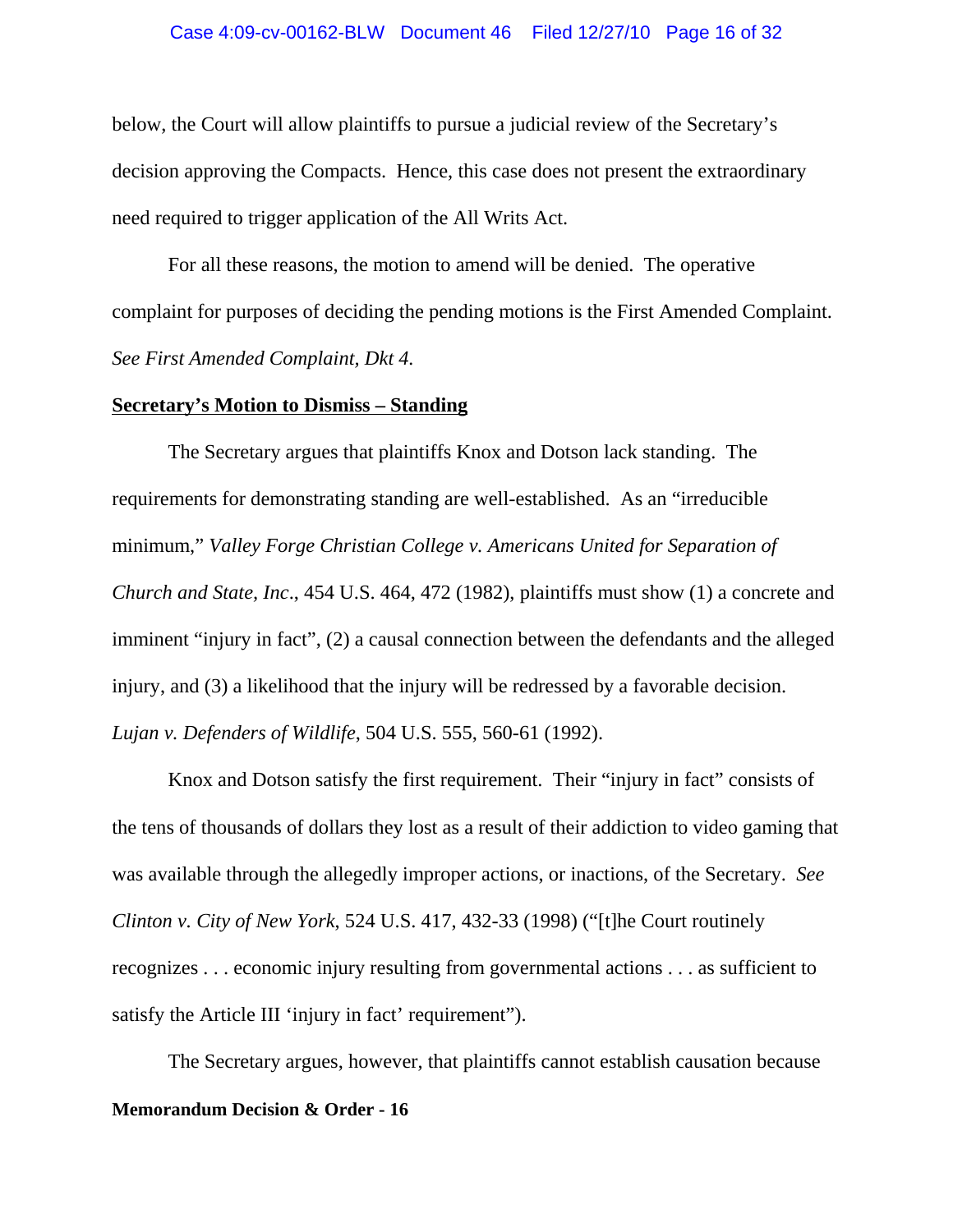#### Case 4:09-cv-00162-BLW Document 46 Filed 12/27/10 Page 17 of 32

video gaming is available due to the actions of the Tribes and the State of Idaho, not the Secretary. To demonstrate causation, the plaintiffs' gambling addiction harm must be "fairly traceable" to the Secretary's conduct, *Pritikin v. Dep't of Energy*, 254 F.3d 791, 796 (9th Cir.2001), and the injuries must not be " the result of the independent action of some third party not before the court. " *Lujan,* 504 U.S. at 560 (internal quotation omitted). Further,

[w]hen . . . a plaintiff's asserted injury arises from the government's allegedly unlawful regulation (or lack of regulation) of someone else, much more is needed [than when the plaintiff is the subject of the government's regulation]. In that circumstance, causation and redressability ordinarily hinge on the response of the regulated (or regulable) third party to the government action or inaction-and perhaps on the response of others as well.

*Lujan*, 504 U.S. at 562, 112 S.Ct. 2130 (emphasis in original);

In this case, plaintiffs's allegations are sufficient to infer that their gambling addiction is fairly traceable to the Secretary's approval of the Tribes Compact in 2000 and subsequent failure to rescind that approval. It is true that the conduct of the Tribes and State have contributed to plaintiffs' injury. And, as discussed more below, the Secretary has never formally authorized the video gaming that is being conducted at Fort Hall. But the only reason that video gaming occurs at Fort Hall is that a Compact exists, approved by the Secretary. *See Pueblo of Santa Ana v. Kelly*, 104 F.3d 1546, 1556 (10<sup>th</sup> Cir. 1997) (holding that "the existence of a valid compact is a requirement [under IGRA] for conducting Class III gaming"). Even if the Compact does not expressly authorize video gaming, the Tribes and Governor allege that its most-favored-nation provision allows the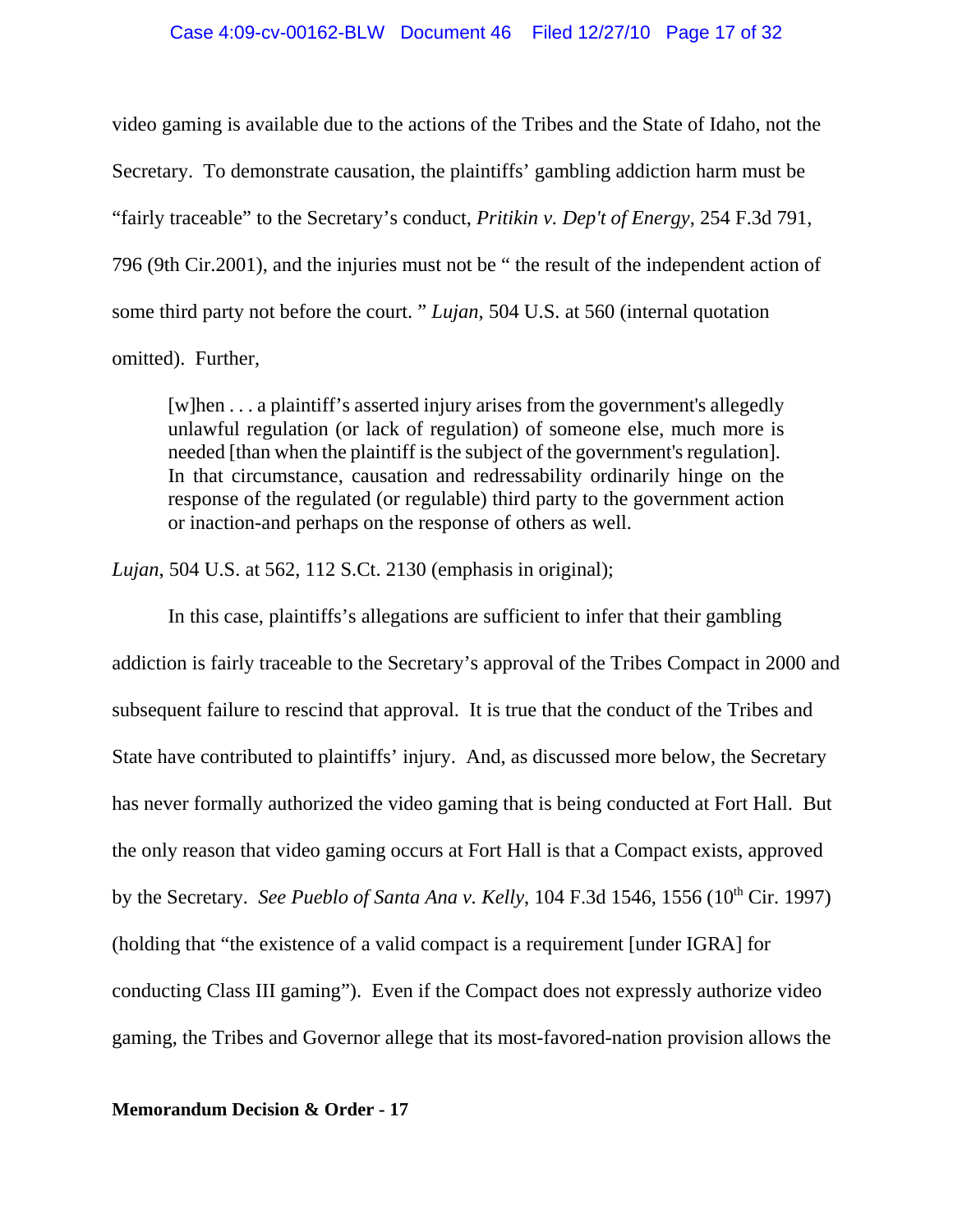#### Case 4:09-cv-00162-BLW Document 46 Filed 12/27/10 Page 18 of 32

Tribes to conduct video gaming. So the Compact is critical – indeed indispensable – to the Tribes' video gaming. The video gaming caused plaintiffs' injuries, and the Compact that now allows that video gaming was approved by the Secretary. The Court therefore finds that the plaintiffs' injuries are "fairly traceable" to the Secretary.

To establish redressability, the final element, plaintiffs must show that it is "likely, as opposed to merely speculative, that the injury will be redressed by a favorable decision." *Bernhardt v. County of Los Angeles*, 279 F.3d 862, 869 (9th Cir.2002). A "claim may be too speculative if it can be redressed only through 'the unfettered choices made by independent actors not before the court.' " *Id.* (quoting *Lujan,* 504 U.S. at 560). However, a plaintiff can still satisfy the redressability requirement in such a case by meeting "the burden . . . to adduce facts showing that those choices have been or will be made in such manner as to . . . permit redressability of injury." *Lujan*, 504 U.S. at 562. "Plaintiffs need not demonstrate that there is a 'guarantee' that their injuries will be redressed by a favorable decision." *Graham v. Fed. Emergency Mgmt. Agency*, 149 F.3d 997, 1003 (9th Cir.1998).

The Secretary argues that plaintiffs cannot assume that setting aside the Compact would lead to prosecution or that prosecution would redress plaintiffs' alleged injury. The Secretary points out that plaintiffs have conceded that they cannot compel defendants to prosecute the Tribes under federal law. *See Plf Brief (Dkt. 22)* at 12.

A similar issue was faced in *Artichoke Joe's v. Norton*, 216 F.Supp. 2d 1084 (E.D.Cal. 2002), where plaintiffs were private gambling clubs challenging compacts that **Memorandum Decision & Order - 18**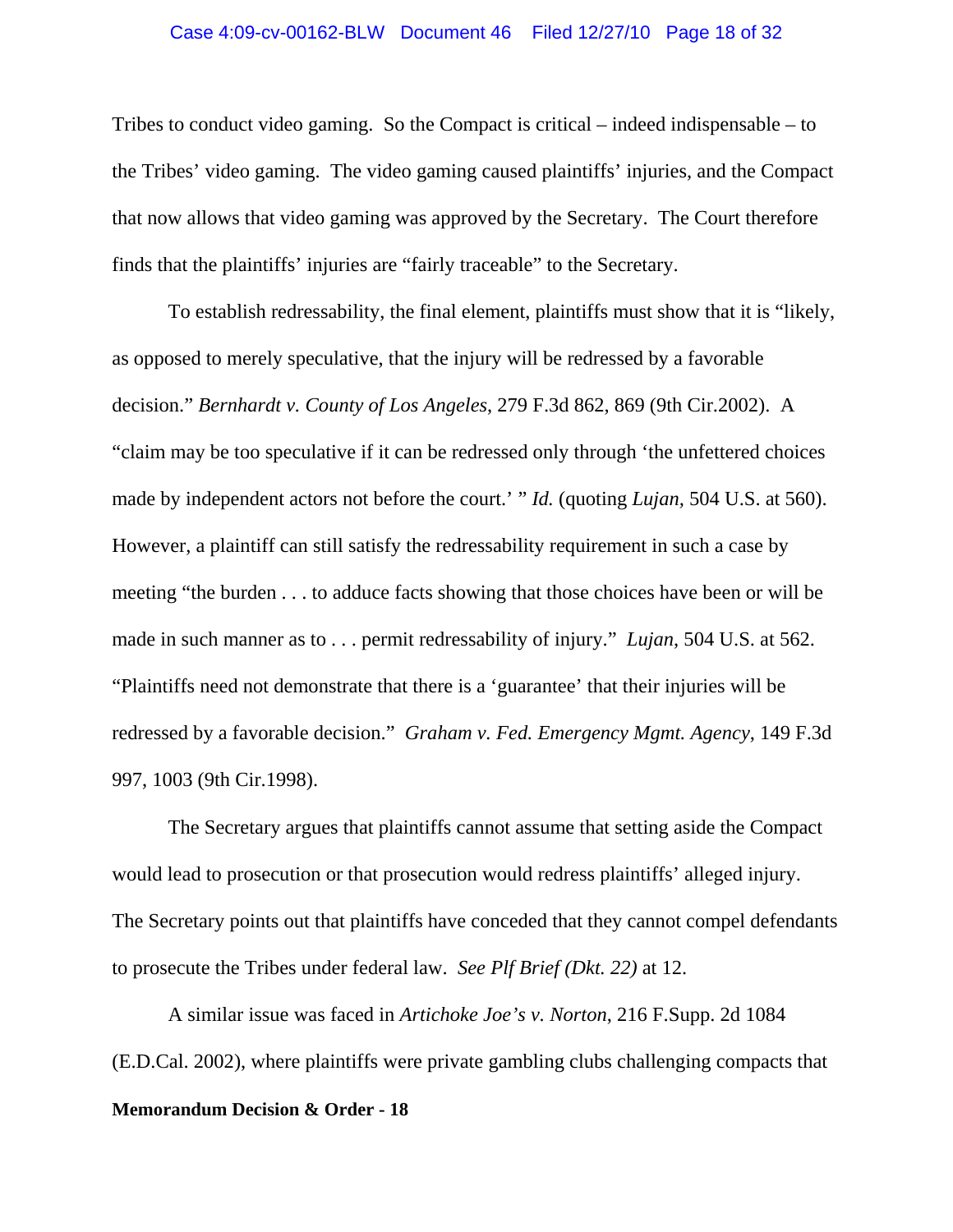#### Case 4:09-cv-00162-BLW Document 46 Filed 12/27/10 Page 19 of 32

gave tribes the exclusive right to practice Class III gaming. The defendants made the identical argument the Secretary makes here, that there is no certainty that prosecutions would follow if the compacts were struck down. District Judge David Levi rejected that argument, holding that although "redressability may depend, at least in part, on the actions of third parties," a ruling "that invalidates the compacts . . . would conclusively establish the illegality of any continued Class III gaming" and the "court is entitled to expect that [federal prosecutors] will follow the law." *Id.* at 1109. On appeal, the Ninth Circuit stated that "[w]e agree with the district court's cogent application of U.S. Supreme Court precedent regarding constitutional standing." *Artichoke Joe's v. Norton*, 353 F.3d 712, 719 n. 9 (9<sup>th</sup> Cir. 2003).

The Secretary responds that this case is distinguishable from *Artichoke Joe's* because invalidating the Tribes' Compact would not conclusively establish the illegality of video gaming. The reason, the Secretary alleges, is that "the Ninth Circuit [in *Shoshone Bannock Tribes*, 465 F.3d at 1095] concluded that the gaming taking place at Fort Hall Casino is lawful." *Dft Brief (Dkt. 26)* at 5.

The Court disagrees; the Ninth Circuit never made such a broad pronouncement. The only issues before it were whether the Tribes had to renegotiate the Compact and whether the State limitations applied to the Tribes. The Circuit never reviewed the Secretary's approvals of the Compacts as this Court is asked to do. If this Court grants plaintiffs' requested relief, and strikes down the Compacts, there is no conflicting decision from the Ninth Circuit that might give prosecutors pause. Accordingly, the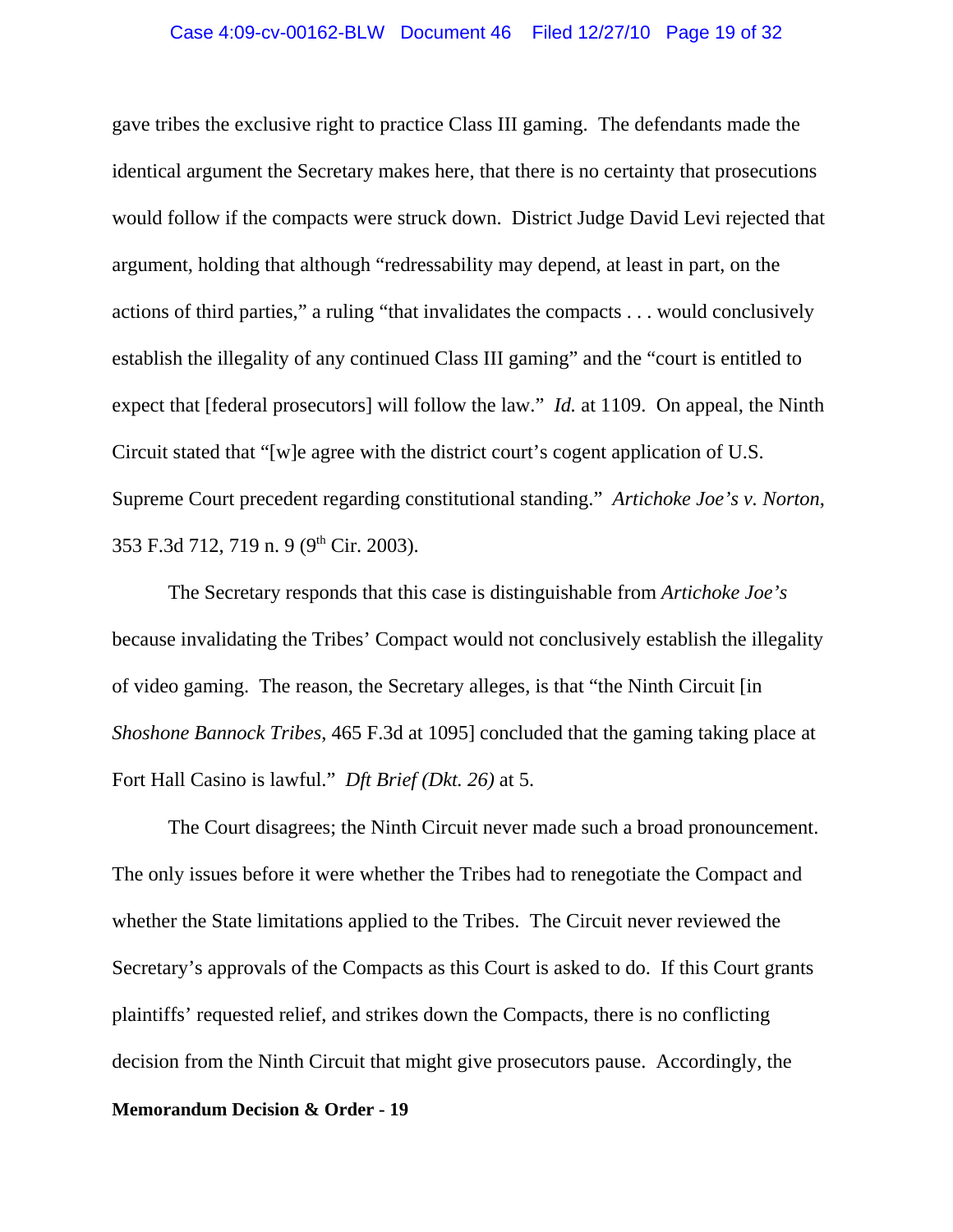#### Case 4:09-cv-00162-BLW Document 46 Filed 12/27/10 Page 20 of 32

analysis in *Artichoke Joe's* applies with equal strength to this case – the Court is entitled to expect that federal prosecutors will follow the law if the Compacts are struck down. That is sufficient for redressability.

The Secretary also argues that with other types of gambling so widely available, removing video gaming machines from the Casino would not ultimately cure plaintiffs' gambling addiction. Yet plaintiffs addressed this point when they alleged that they gamble "almost exclusively" at Fort Hall Casino and played "only" the video gaming machines. *See Amended Complaint, Dkt. 4* at ¶ 28. All inferences must be granted in favor of the plaintiffs, *Bernhardt,* 279 F.3d at 867, and one reasonable inference is that plaintiffs' gambling addiction is tied directly and exclusively to the Tribes' video gaming machines. Once again, plaintiffs need not demonstrate that there is a "guarantee" that their injuries will be addressed by a favorable decision, but need only show that it is "likely" as opposed to "merely speculative" that a favorable decision will redress their injury. *Id*. at 869. They have made that showing.

The Secretary counters that if the plaintiffs gambled only at Fort Hall, they have no injury from the gambling offered by the other three Idaho tribes and thus have no standing to challenge those Compacts. However, as will be discussed further below, the only reason the Tribes brought video gaming to Fort Hall was that the Secretary approved the amendments of the northern tribes, triggering the most-favored-nation provision of the Tribes' compact. Thus, the plaintiffs' injuries are fairly traceable to the Secretary's approval of those amendments. Moreover, those injuries would be redressed if the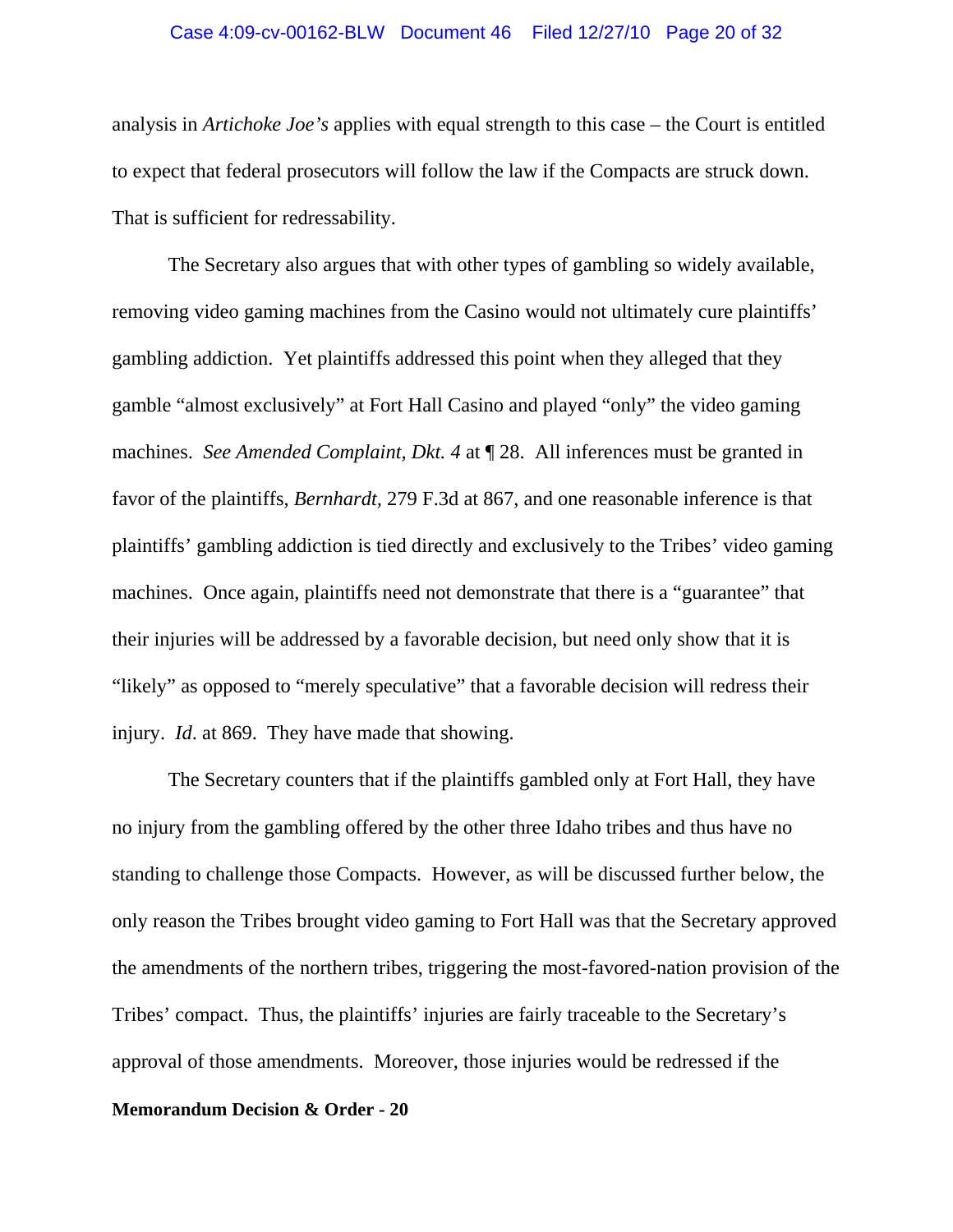#### Case 4:09-cv-00162-BLW Document 46 Filed 12/27/10 Page 21 of 32

approvals are reversed because the Tribes could no longer rely on the most-favorednation provision to conduct video gaming at Fort Hall.

The plaintiffs therefore have standing to challenge all four Compacts, and the Court will accordingly deny the Secretary's motion to dismiss on standing grounds.

#### **Indispensable Party**

The Secretary argues that the case should be dismissed under Federal Rule of Civil Procedure 12(b)(7) because the four Idaho tribes, and the State, are indispensable parties under Rule 19. A Rule 19 motion poses "three successive inquiries." *EEOC v. Peabody Western Coal Co.*, 610 F.3d 1070, 1078 (9<sup>th</sup> Cir. 2010). First, the court must determine whether a nonparty should be joined under Rule 19(a). If an absentee is a necessary party under Rule 19(a), "the second stage is for the court to determine whether it is feasible to order that the absentee be joined." *Id.* If joinder is not feasible, the court must determine whether the case can proceed without the absentee or whether the case should be dismissed because the absentee is an indispensable party. *Id.* An indispensable party is one who "not only [has] an interest in the controversy, but [has] an interest of such a nature that a final decree cannot be made without either affecting that interest, or leaving the controversy in such a condition that its final termination may be wholly inconsistent with equity and good conscience." *Id*.

Turning to the first inquiry, Rule 19(a)(1)(B) requires joinder of a person if "that person claims an interest relating to the subject of the action and is so situated that disposing of the action in the person's absence may . . . as a practical matter impair or **Memorandum Decision & Order - 21**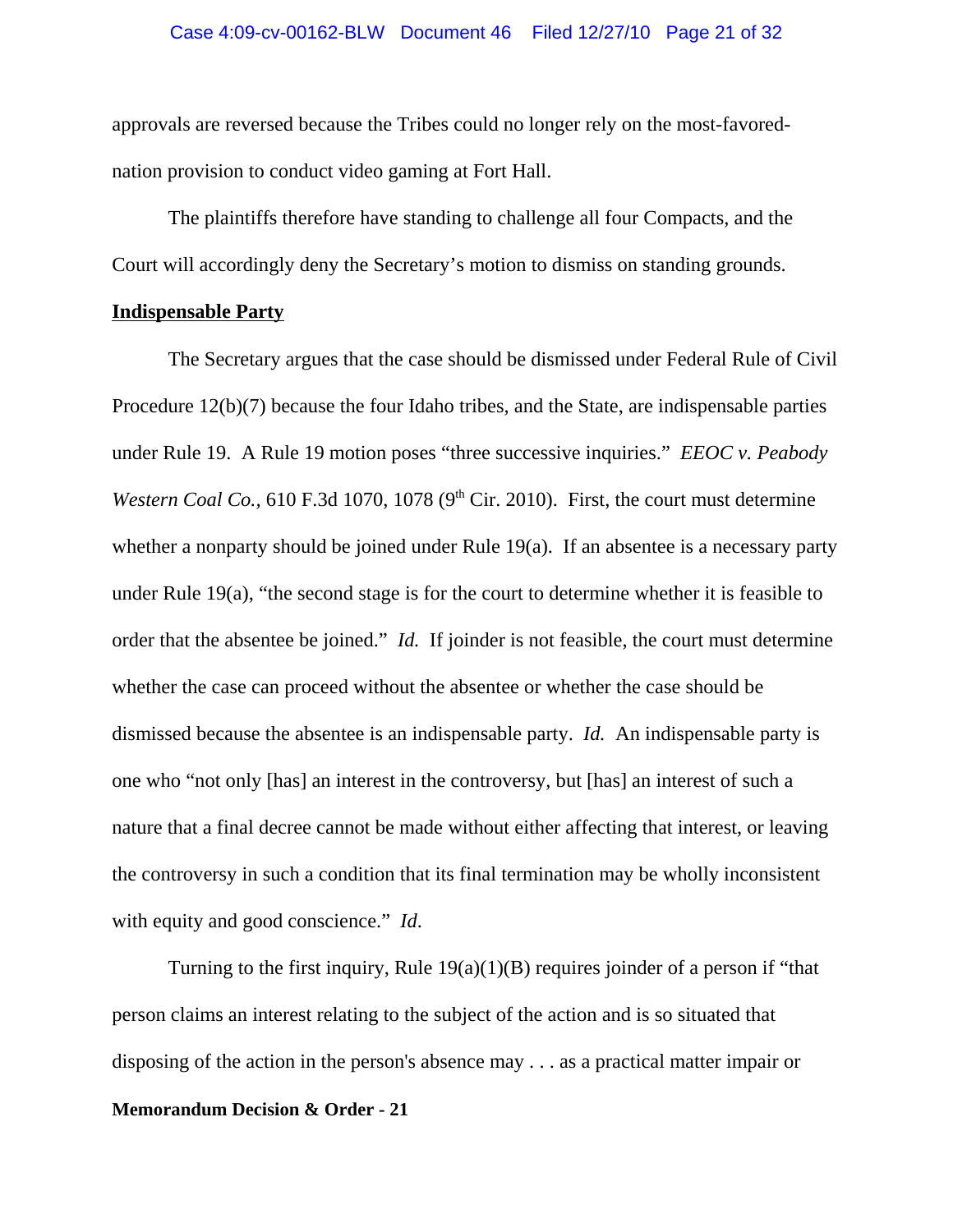#### Case 4:09-cv-00162-BLW Document 46 Filed 12/27/10 Page 22 of 32

impede the person's ability to protect the interest." Here, a decision striking down the Compacts at issue would have a substantial and serious financial impact on the Tribes. *See Wilbur v Locke*, 423 F.3d 1101, 1112 (9<sup>th</sup> Cir. 2005) (threat to tribal compacts makes tribes necessary parties under Rule 19(a)), *overruled on other grounds, Levin v. Commerce Energy, Inc.,* 130 S.Ct. 2323 (2010).

However, the four Idaho tribes are not necessary parties under Rule 19(a) if their interests are adequately protected by the Secretary. *Artichoke Joe's,* 216 F.Supp.2d at 1118 ("although the tribes can claim a legal interest in this lawsuit, they are not necessary parties because their legal interest can be adequately represented by the Secretary"). In *Artichoke Joe's*, the court held that the Government's trust obligation to the tribes "satisfies the representation criteria and allows it to adequately represent the absent tribes unless there exists a conflict of interest between the United States and the tribe." *Id*. (quoting *Southwest Ctr. for Biological Diversity v. Babbitt,* 150 F.3d 1152, 1154 (9th Cir.1998))*.* To prevail on a claim that the United States cannot adequately represent the Tribe's interest, the Secretary must not only identify the alleged conflict but demonstrate how such a conflict might actually arise under the facts of the case. *Washington v. Daley*, 173 F.3d 1158, 1168 (9<sup>th</sup> Cir. 1999).

In *Artichoke Joe's*, the court held no showing had been made of a specific conflict under the facts of that case. On appeal, the Circuit noted that it would not review this portion of the lower court's holding, but then observed that ""[t]he Secretary's interests are not adverse to the tribes' interests and the Department of Interior has the primary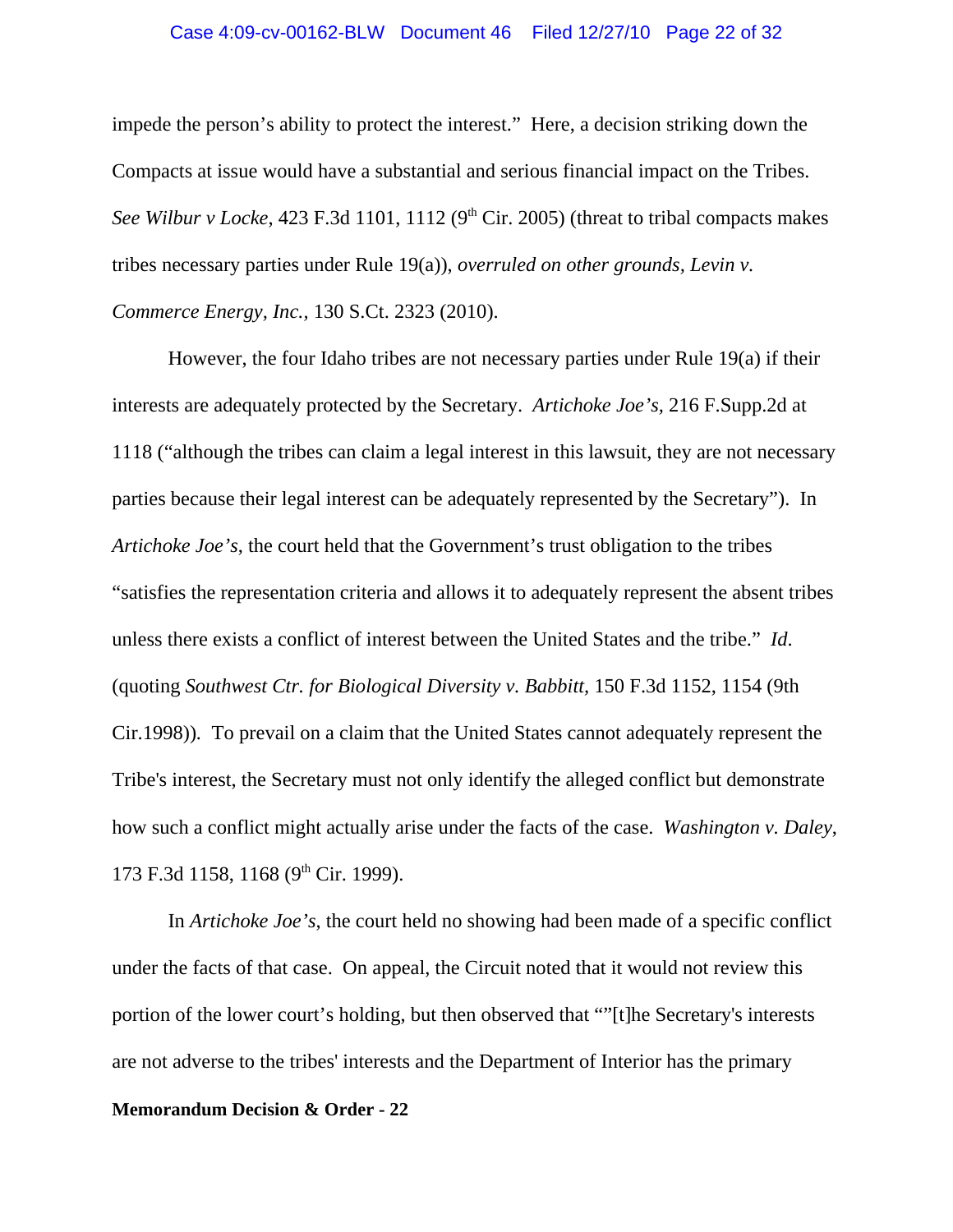responsibility for carrying out the federal government's trust obligation to Indian tribes." *Artichoke Joe's*, 353 F.3d at 719 n. 10.

That Circuit analysis, the Secretary argues here, is mere *dicta*. The Court agrees. The Circuit made the statement as an aside after finding that it was not an issue in the case.

Unable to find direct authority in the Ninth Circuit, the Secretary offers decisions from other courts to support its argument that the Secretary's interests are not aligned with the Idaho tribes. *See Pueblo of Santa Ana v Kelly*, 932 F.Supp. 1284 (D. N.M. 1996); *Lac Courte Oreilles Band of Lake Superior Chippewa Indians v. U.S.*, 259 F.Supp. 2d 783 (W.D.Wis. 2003). Those courts rejected tribal claims that the IGRA imposed on the United States a fiduciary duty to protect tribal rights, a higher duty than the limited trust relationship generally applicable. *See United States v. Mitchell,* 445 U.S. 535, 542 (1979) (*"Mitchell I"*) (indicating that only a limited trust relationship exists between tribes and the United States unless statute unambiguously imposes a duty on the government to act).

Those cases are distinguishable. The Rule 19 analysis does not require plaintiffs to show that IGRA imposes on the United States a fiduciary duty. The more limited trust relationship – discussed in *Mitchell I* and applicable here – serves plaintiffs' purposes by placing the burden on the Secretary to not only identify an alleged conflict with the tribal interests but also to explain how that conflict "might actually arise under the facts of this case." *Daley*, 173 F.3d at 1168.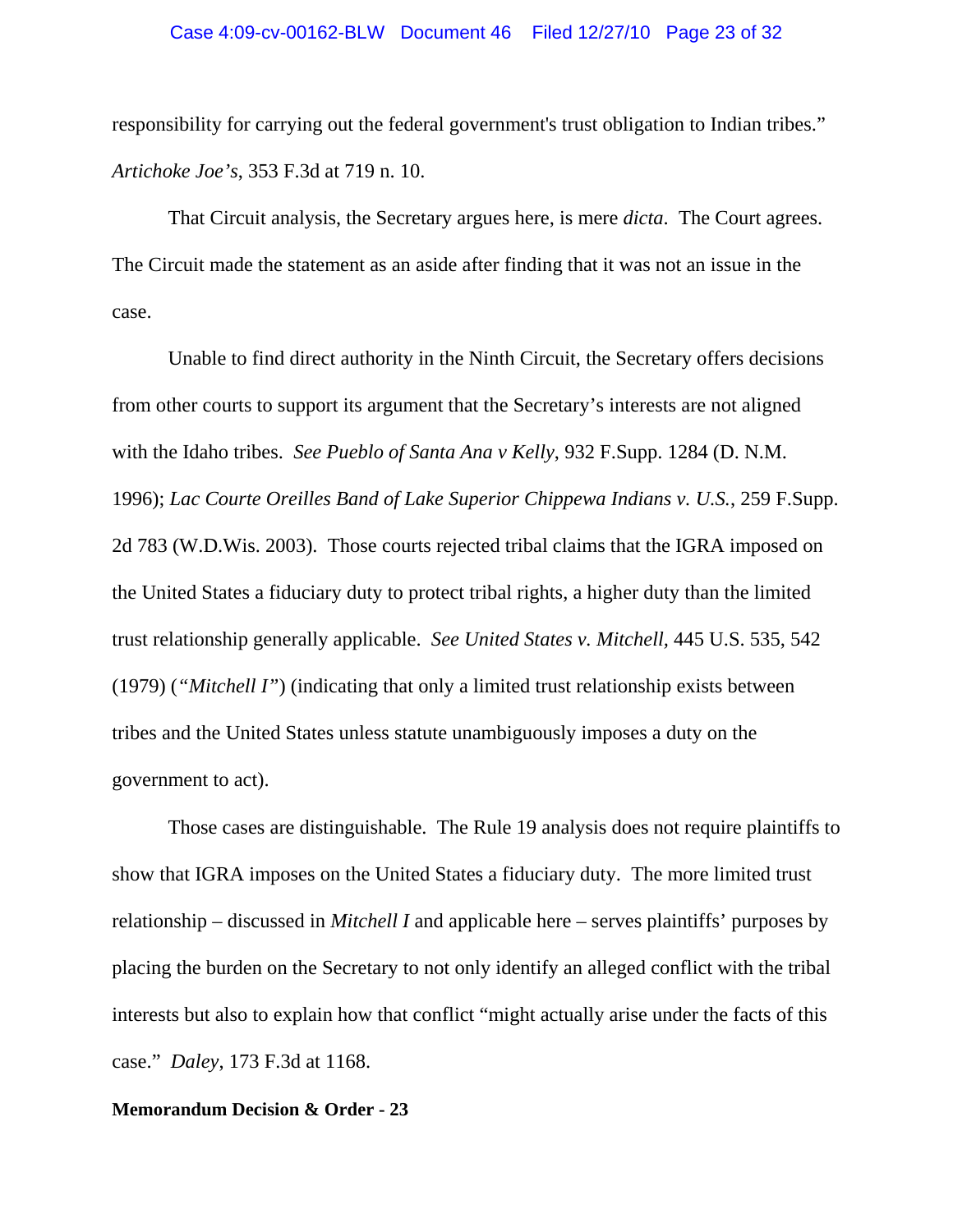# Case 4:09-cv-00162-BLW Document 46 Filed 12/27/10 Page 24 of 32

With regard to the three northern compact amendments, the Secretary approved those amendments and hence has every incentive to zealously defend its approval. The Secretary identifies no arguments the northern tribes could make to defend the Secretary's approvals that the Secretary himself would not make, or not make as well. *Id*. at 1167 (asking whether present party will "undoubtedly make all" of the absent party's arguments and whether the absent party would offer anything "that the present parties would neglect").

With regard to the Tribes' compact, the Secretary argues that it "has not been asked to take any action with regard to any amendments" and thus "is not in a position at this time to advocate on the legality of the gaming being undertaken by [the Tribes]." *Dft Brief (Dkt.17)* at 16. The Secretary's professed neutrality, however, is belied by its approval of the northern tribes' amendments. As discussed further below, it is those approvals that triggered the Tribes' most-favored-nation provision, under which they now conduct video gaming. So the video gaming conducted by all Idaho tribes depends entirely on the Secretary's approval of the northern tribes' amendments.

With tribal interests so aligned, this case does not present a situation like that found in *Makah Indian Tribe v Verity*, 910 F.2d 555 (9<sup>th</sup> Cir. 1990). There, the absent tribes were found necessary because their interests "conflict[ed] among themselves," making it impossible for the Secretary to represent them all. *Id.* at 557. In contrast, the Idaho tribes all have the same interest in upholding the Secretary's approvals of the northern tribes' amendments.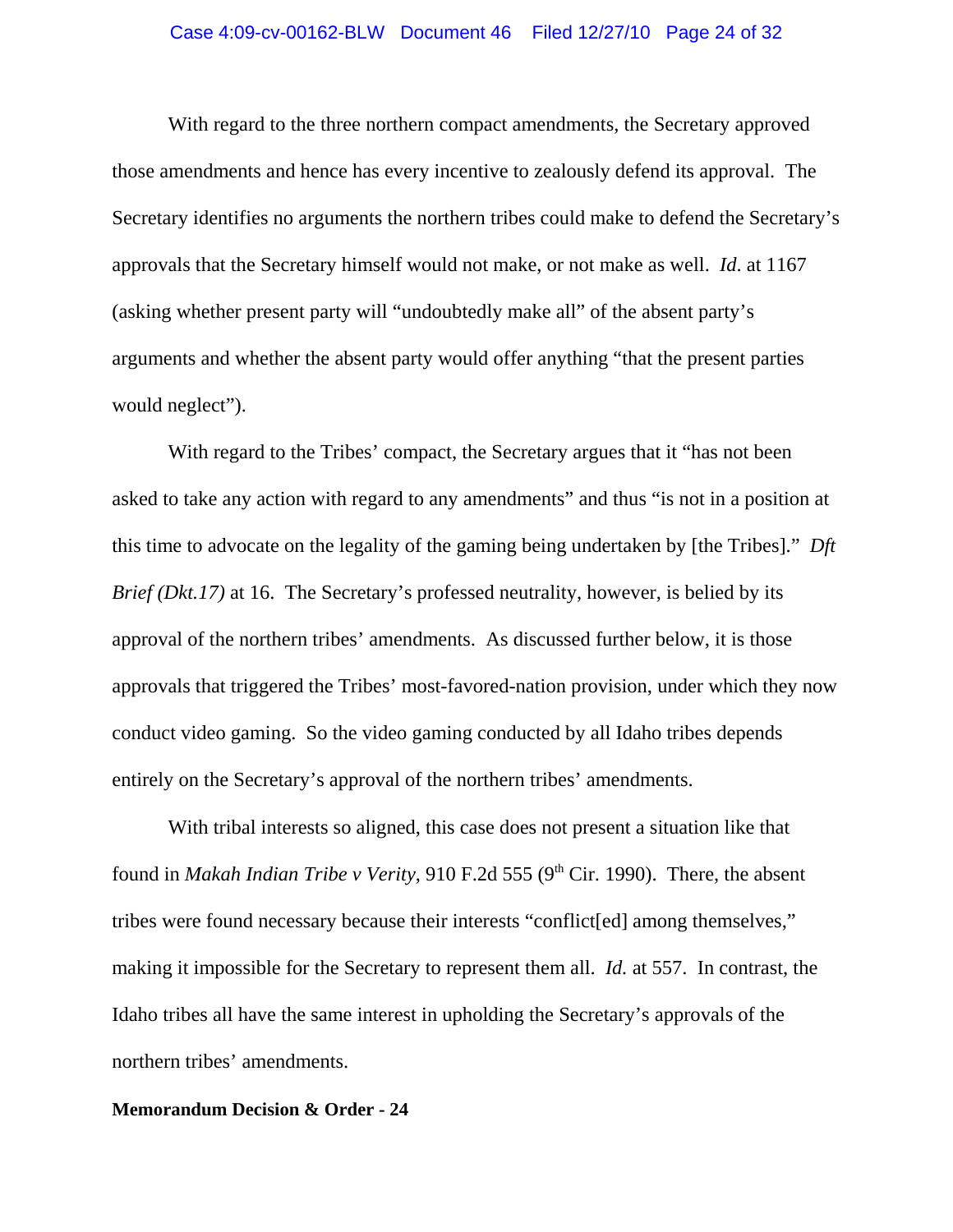#### Case 4:09-cv-00162-BLW Document 46 Filed 12/27/10 Page 25 of 32

The Secretary's burden under *Daley* is to point out how its interests conflict with the tribes – or the tribes conflict among themselves – concerning the Secretary's approvals of the northern amendments. The Secretary has not carried that burden.

For all of these reasons, the Court finds that the Tribes are not necessary parties under Rule 19(a). Accordingly, the Court need not consider whether they are indispensable parties under Rule 19(b). *Daley*, 173 F.3d at 1169 (stating that "[b]ecause we conclude that the Tribes are not necessary parties, we need not consider whether they are indispensable parties under Rule 19(b)").

The Secretary also argues that the State of Idaho is necessary and indispensable. Clearly the State has a significant interest in maintaining the compacts it entered into with the Tribes. However, no provision of Rule  $19(a)(1)$  applies to the State. Taking up subsection (A), complete relief can be accorded in the State's absence – in this APA review of the Secretary's decision, the Court has available the full range of APA relief even with the State being absent. Turning to subsection (B)(I), the validity of the Secretary's approvals under the APA must stand or fall based on the Secretary's defense of those approvals. The Secretary has not shown that the State would offer something that the Secretary would neglect. Finally, under subsection (B)(ii), there is no risk that an existing party, the Secretary, would incur multiple or inconsistent obligations.

The Court shall therefore reject the Secretary's motion under Rule 12(b)(7) to dismiss this case for the failure to join an indispensable party under Rule 19.

### **Final Agency Action & Statute of Limitations**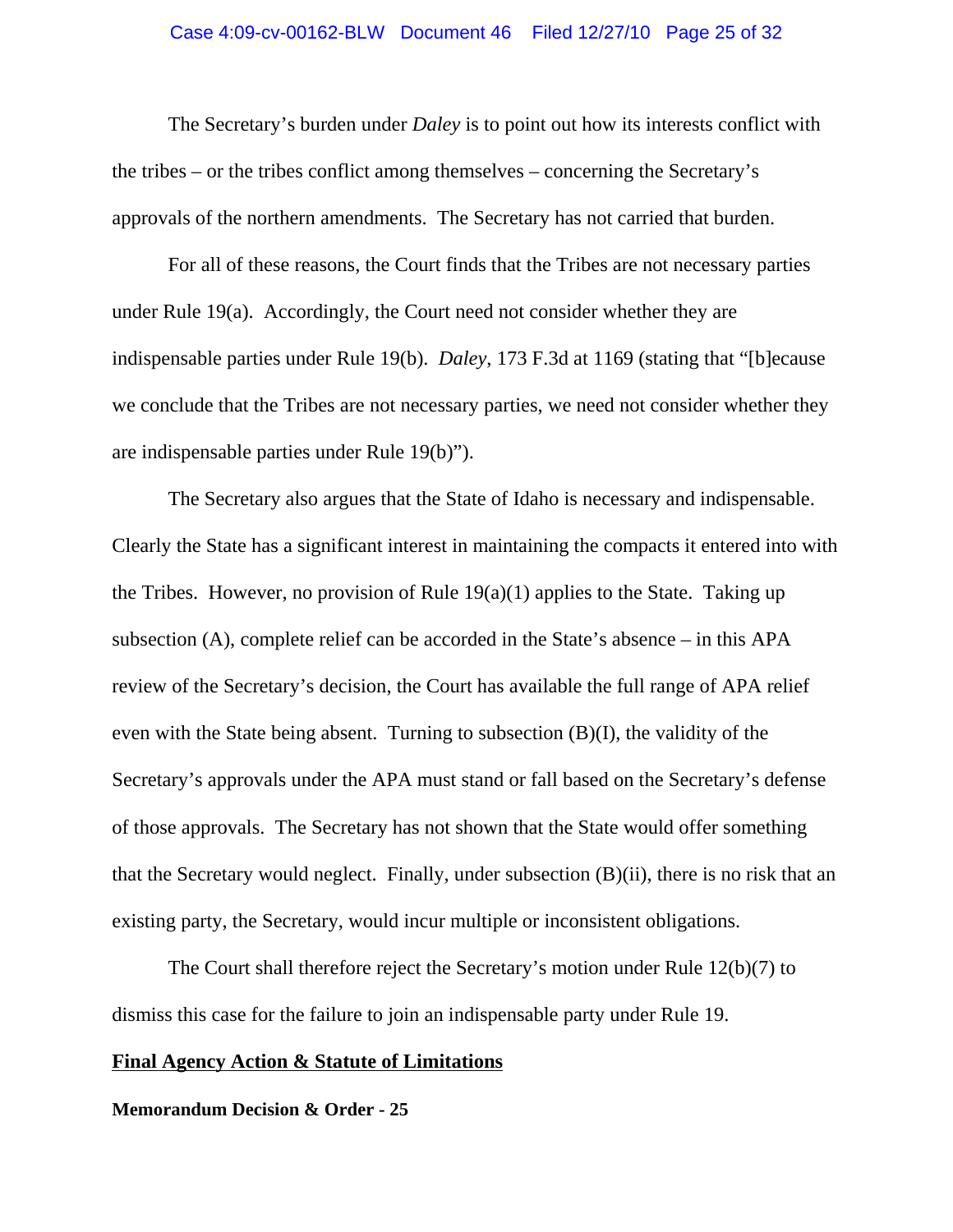# Case 4:09-cv-00162-BLW Document 46 Filed 12/27/10 Page 26 of 32

As a sovereign, the United States and its agencies may be sued only when Congress has consented to suit. *Mitchell I* 445 U.S. at 538. In this case, plaintiffs rely on the limited waiver of sovereign immunity provided by the Administrative Procedures Act ("APA") that allows challenges to agency actions that have injured a plaintiff. *See* 5 U.S.C. § 704. That waiver is subject to the general six-year statute of limitations applicable to claims against the United States. *See* 28 U.S.C. § 2401(a).

The Secretary argues that this action is untimely because it was brought nine years after the last agency action, the Secretary's approval in 2000 of the four compacts. The Court disagrees. As the Secretary points out in his next argument, those four compacts did not authorize video gaming in 2000. Thus, plaintiffs had no injury –or right to sue – in 2000, and the limitations period could not have started at that time. *See Acri v. International Ass'n of Machinists & Aerospace Workers*, 781 F.2d 1393, 1396 (9<sup>th</sup> Cir. 1986) (holding that "[u]nder federal law a cause of action accrues when the plaintiff is aware of the wrong and can successfully bring a cause of action"). It was not until sometime after 2004 – at a point after the Secretary approved the northern tribes' amendments, the Tribes started video gaming under their most-favored-nation provision, and the plaintiffs became addicted – that the limitations period started running under *Acri*. This action, filed in 2009, was therefore timely.

The Secretary argues that with regard to the Tribes' Compact, it has never made a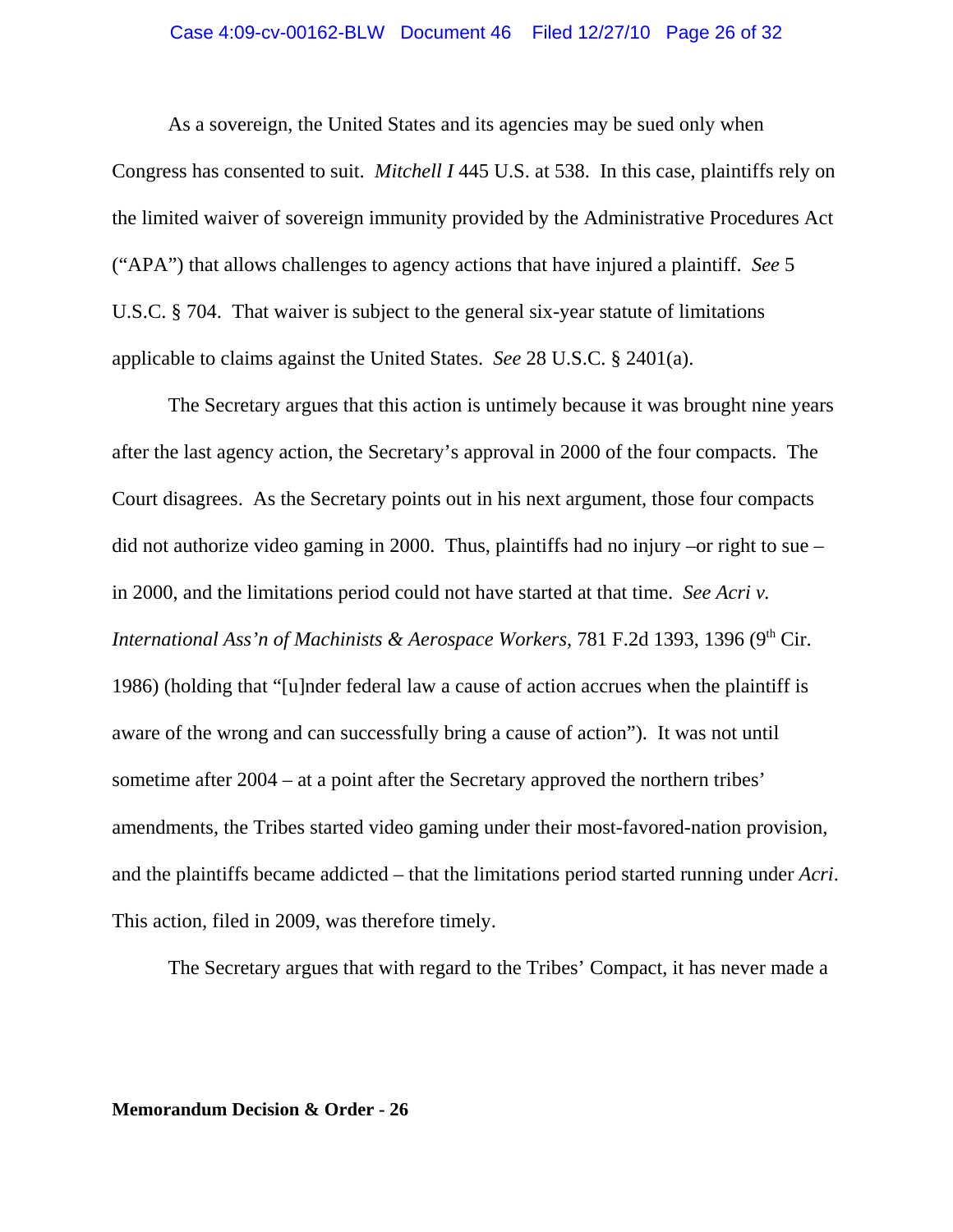decision authorizing video gaming.<sup>2</sup> Thus, according to the Secretary, plaintiffs run afoul of the APA requirement that they challenge "final agency action." *Lujan*, 497 U.S. at 882.3

The Secretary's finality defense raises an immediate question: If the Secretary has never approved video gaming, why have the Tribes been openly conducting such gaming for more than five years? An answer is provided in the Governor's briefing, explaining that the Tribes are conducting video gaming under the most-favored-nation provision of the Compact. *See Dft's Brief (Dkt. 8)* at 6. This Court noted in its earlier litigation the agreement of the Governor and the Tribes on this issue: "Both parties [the State and the Tribes] agree that [the most-favored-nation provision of the Compact] authorizes the Tribes to also operate tribal video gaming machines." *see also Shoshone Bannock Tribes, supra*, at 12.

By approving the amendments to the northern tribes' compacts, the Secretary triggered the most-favored-nation provision of the Tribes' compact, allowing the Tribes to immediately begin video gaming without further approvals from the Secretary. This

 $2<sup>2</sup>$  The Secretary clearly issued a final decision approving the amendments to the northern tribes' compacts allowing video gaming, and so this finality defense only applies to the Tribes' Compact.

 $3$  There is an unresolved issue in Ninth Circuit jurisprudence over whether a plaintiff seeking only injunctive and declaratory relief is limited to the final agency action requirement. See EEOC v. Peabody Western Coal Co., 610 F.3d 1070, 1086 (9<sup>th</sup> Cir. 2010) (observing the conflict in Ninth Circuit case law but declining to resolve it). It appears to the Court that *Lujan* has settled the issue and requires that plaintiffs show either that the agency has rendered a final decision or is "unlawfully withh[olding] or unreasonably delay[ing]" action. *See* 5 U.S.C.  $$706(1).$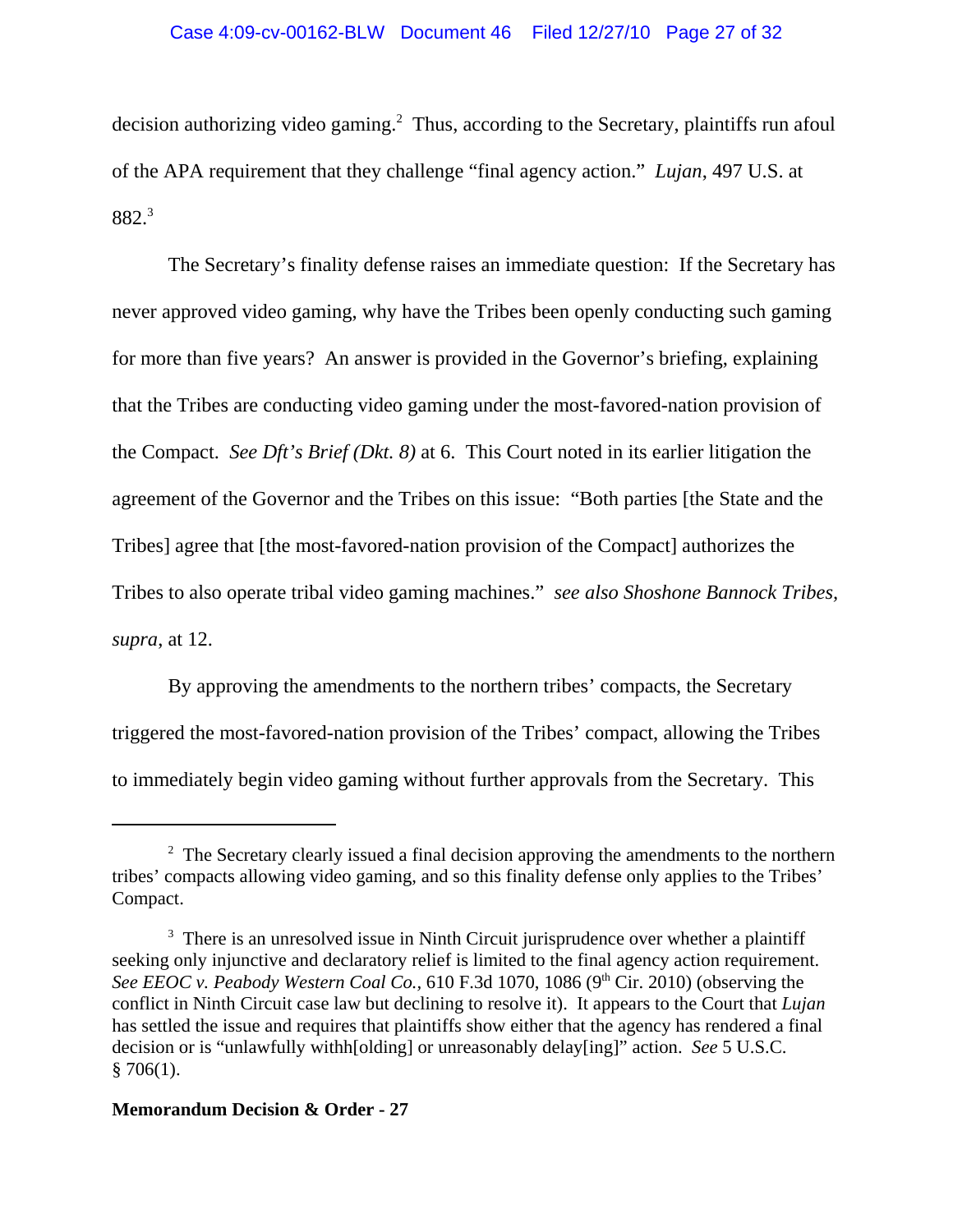#### Case 4:09-cv-00162-BLW Document 46 Filed 12/27/10 Page 28 of 32

result was anticipated. The most-favored-nations provision of the Tribes' compact is a central part of the compact and easy to understand. The clear inference of plaintiffs' complaint – an inference that must be drawn in plaintiffs' favor – is that the Secretary understood that his approval of the northern tribes' amendments would give the green light for the Tribes to conduct video gaming.

For an agency action to be final, it must meet two conditions: "the action must mark the 'consummation' of the agency's decision-making process," and it "must be one by which rights or obligations have been determined, or from which legal consequences will flow." *Bennett v. Spear*, 520 U.S. 154, 177-78 (1997). Both conditions exist here. The Secretary's action – approving the three amendments that triggered the most-favorednation provision – marked the "consummation" of the process because nothing further was required to authorize the Tribes to begin video gaming. That same action determined legal rights because that video gaming is being legally justified under the most-favorednation provision.

In construing the phrase "final action," the Supreme Court held that "[t]he bite ... is not in the word 'action,' which is meant to cover comprehensively every manner in which an agency may exercise its power. It is rather in the word 'final,' which requires that the action under review mark the consummation of the agency's decision making process." *Whitman v. American Trucking Associations*, 531 U.S. 457, 478 (2001) (interpreting the Clean Air Act's use of the phrase "final action," which the Court held "bears the same meaning . . . that it does under the [APA]"). In other words, the Court is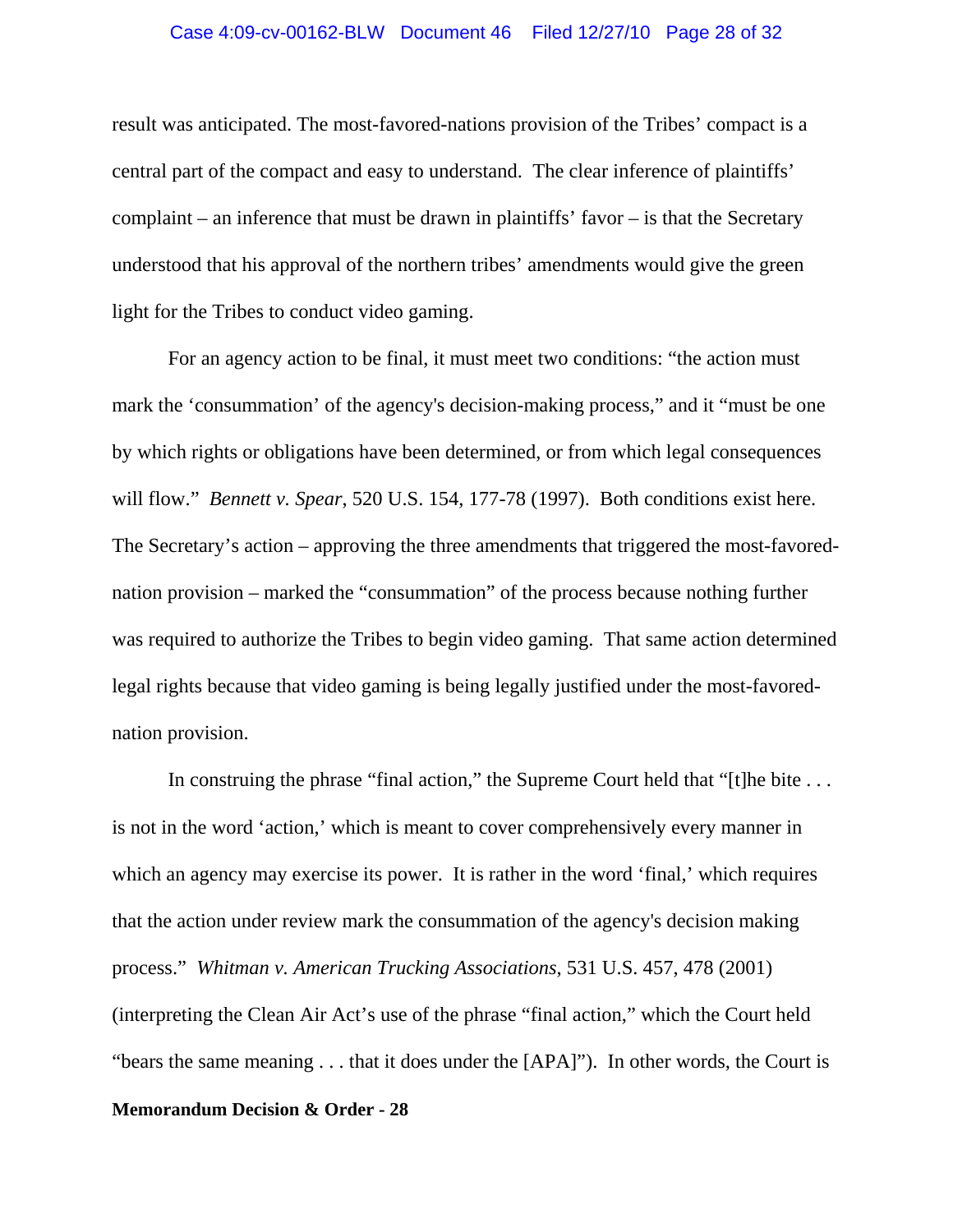#### Case 4:09-cv-00162-BLW Document 46 Filed 12/27/10 Page 29 of 32

to more expansively interpret the word "action" than the word "final." If action includes "every manner in which an agency may exercise its power," the Secretary certainly exercised its power here to permit the Tribes to conduct video gaming by approving the northern tribes amendment, which had the automatic effect – without further Secretarial action and pursuant to a compact earlier approved by the Secretary – of allowing the Tribes to conduct video gaming.

For all these reasons, the Court finds that plaintiffs have sufficiently pled final agency action with respect to their claim seeking APA review of the Secretary's decisions.

### **Governor's Motion to Dismiss**

The Governor seeks dismissal under Rule 12(b)(1) on the ground that the Court lacks subject matter jurisdiction over plaintiffs' claims. Resolution of this motion requires the Court to define plaintiffs' claims against the Governor.

The plaintiffs' complaint states that "[t]his action arises under the [IGRA]." *See Amended Complaint (Dkt. 4)* at  $\P$  1. The plaintiffs allege that the Governor's approvals of the compacts "contravene IGRA, the Johnson Act, and the Supremacy Clause . . . ." *Id*. at ¶ 26.

The Governor argued in his briefing that there is no private right of action under the Johnson Act. Plaintiffs did not oppose those arguments, and the Court will therefore dismiss the Johnson Act claim.

The Governor also argues that there is no private right of action under IGRA. The **Memorandum Decision & Order - 29**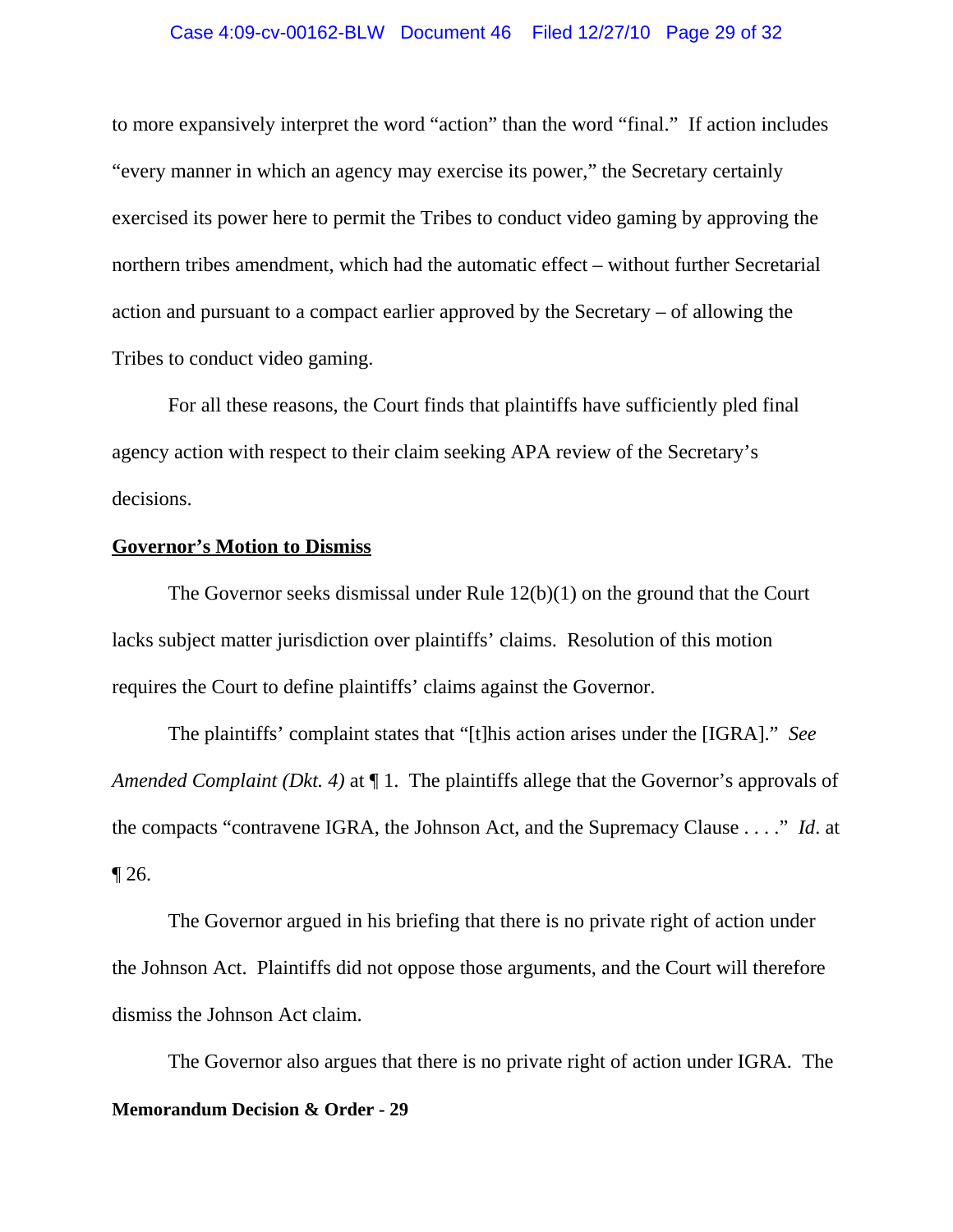Court agrees. *See Hein v. Capitan Grande Band of Diegueno Mission Indians*, 201 F.3d 1256, 1260 ( $9<sup>th</sup>$  Cir. 2000) (holding that "IGRA provides no general private right of action").

Plaintiffs respond that "it is irrelevant whether IGRA grants plaintiffs a private right of action" because they are suing under the Supremacy Clause. Plaintiffs cite *California Pharmacists Ass'n v. Maxwell-Jolly*, 563 F.3d 847, 851 (9<sup>th</sup> Cir. 2009) for its holding that "[a] cause of action based on the Supremacy Clause obviates the need for reliance on third-party rights because the cause of action is one to enforce the proper constitutional structural relationship between the state and federal governments and therefore is not rights-based." *See also, Indian Oasis-Baboquivari Unified School Dist. No. 40 v Kirk*, 91 F.3d 1240, 1256 (9<sup>th</sup> Cir. 1996) (holding that "[t]he best explanation of *Ex Parte Young,* 209 U.S. 123 (1908) and its progeny is that the Supremacy Clause creates an implied right of action for injunctive relief against state officers who are threatening to violate the federal Constitution or laws"). Plaintiffs argue that they are seeking to "enforce the structural relationship between the State of Idaho and the United States." *See Plf Brief (Dkt.12)* at 11. They assert that the Governor "continues to flout" the IGRA requirement that Idaho law permit video gaming by relying on Idaho Code § 67-429B, "which is patently unconstitutional." *Id*.

The Supremacy Clause provides that the law of the United States "shall be the supreme Law of the Land; . . . any Thing in the Constitution or Laws of any state to the Contrary notwithstanding." *See* U.S. Const. art. VI, cl. 2. Plaintiffs are not arguing that **Memorandum Decision & Order - 30**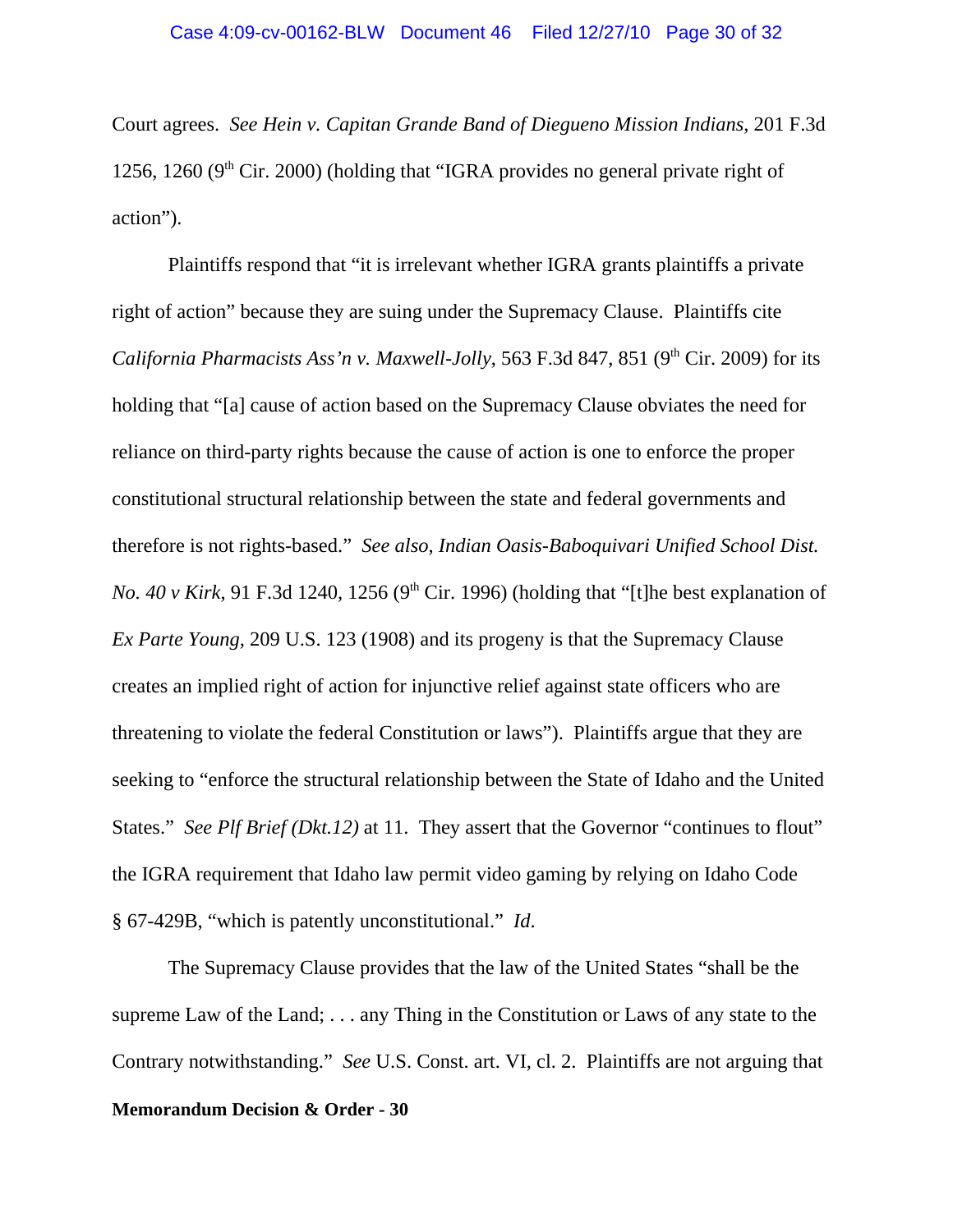#### Case 4:09-cv-00162-BLW Document 46 Filed 12/27/10 Page 31 of 32

any Idaho statute should be struck down or ignored because it conflicts with – or is preempted by – some federal law. They argue instead that the two Idaho statutes passed in the wake of Proposition One violate the *Idaho* constitution. That is purely a matter of state law, and does not implicate the Supremacy Clause.

If plaintiffs prevail on their claim that the Idaho statutes violate the Idaho constitution, they will argue that the Secretary's approvals violated IGRA's provision that the gambling must be legal to be approved. That claim, however, seeks a simple administrative review of the Secretary's approval under the APA – a claim discussed above that is going forward in this case. It too fails to implicate the Supremacy Clause.

The Court therefore finds that it has no jurisdiction under the Supremacy Clause, the Johnson Act, or the IGRA. Accordingly, the Court will grant the Governor's motion to dismiss under Rule 12(b)(1).

### **ORDER**

In accordance with the Memorandum Decision set forth above,

NOW THEREFORE IT IS HEREBY ORDERED, that the plaintiffs' motion to amend (docket no. 23) is DENIED.

IT IS FURTHER ORDERED, that the Governor's motion to dismiss (docket no. 8) is GRANTED.

IT IS FURTHER ORDERED, that the Secretary's motion to dismiss (docket no. 17) is DENIED.